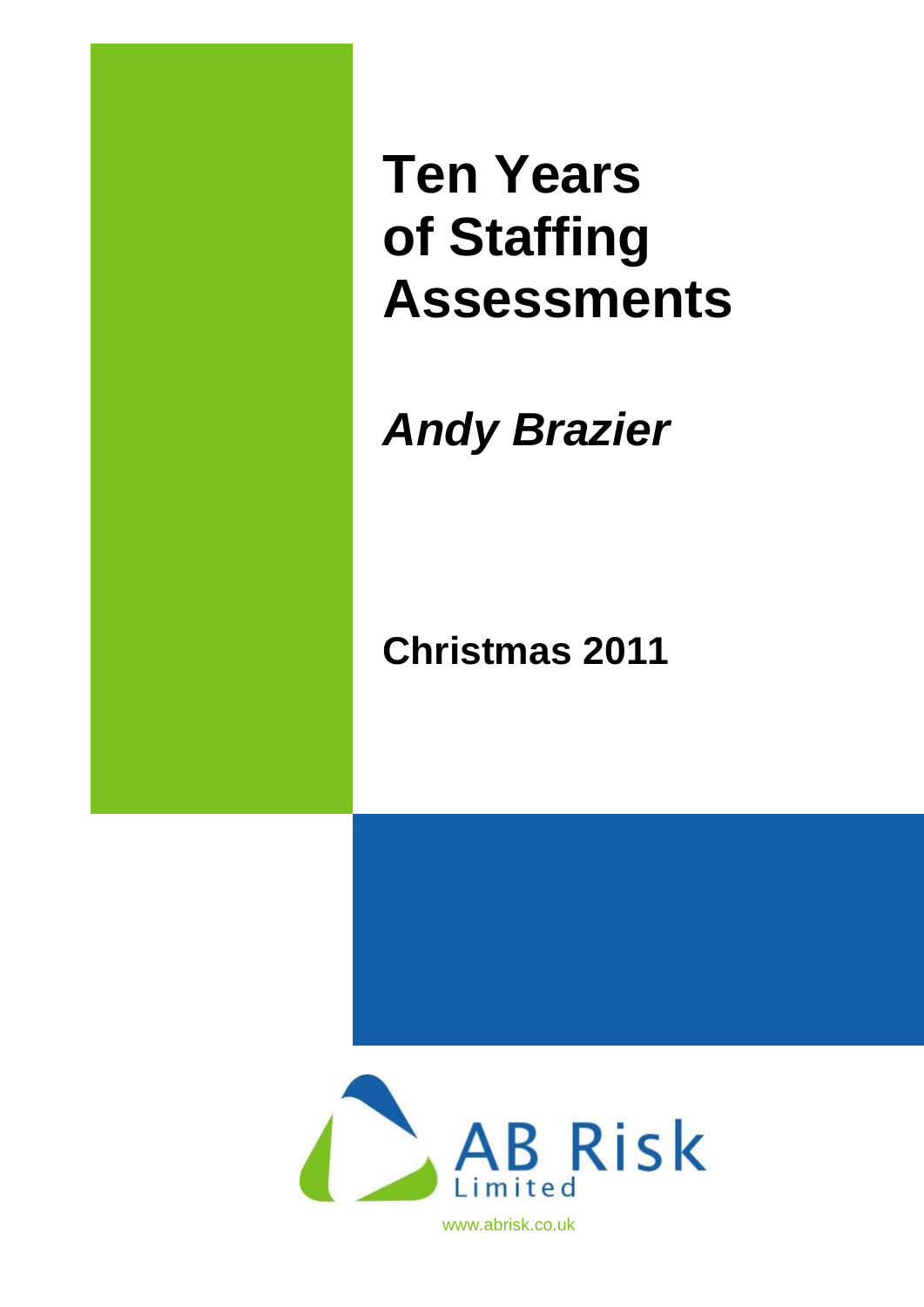# **1 INTRODUCTION**

In 2001 a document was published that introduced a method of assessing staffing arrangements for process operations in the chemical and allied industries. It was developed by consultancy company Entec UK Ltd. on behalf of the Health and Safety Executive (HSE) and published as Contract Research Report (CRR) 348/2001.

The method was developed because of concerns about the effect of staffing reductions and reorganisations on a company's ability to control the risks of major accident hazards. It was not intended to calculate a minimum of optimum number of staff, but instead to flag up when staffing levels were too low or the systems and organisation in place were not sufficient to ensure the people present could control risks effectively. Before its publication, there was very little available in the public domain to guide assessments of these critical but complex issues.

## **1.1 Method overview**

The method is presented in two distinct parts as follows:

- 1. Physical assessment a set of decision trees used to consider whether staffing arrangements are sufficient to handle credible scenarios and incidents;
- 2. Ladder assessment a method of benchmarking individual and organisational factors that affect staffing arrangements.

The method can be used at any time. However, it is arguably of most value at times of change when an assessment can compare current staffing arrangements with the expected outcome following the planned change.

## **1.2 My experience of the method**

I was not involved in developing the method. However, I joined Entec in early 2002 as principal human factors consultant and was given the task of promoting use of the method with clients. It is something I have continued having become a self-employed consultant in 2005.

I've lost count, but over the last 10 years I have been involved in at least 30 staffing assessment projects for more than 15 different clients. Also, even where the method is not formally used I often refer to elements of it as guidance for my other human factors and risk consultancy work.

In 2004 I lead the development of a user guide for the method on behalf of the Energy Institute (EI). The aim of this document was to provide best practice guidance on how to conduct assessments using the method based on practical experience.

# **1.3 Objective of this paper**

It occurred to me that having spent 10 years using the method, it was a good time to stand back and reflect. In general, although I can point to some flaws in the method, I have found it to be a very good framework for assessing human and organisational factors. It prompts you to ask challenging questions and to be objective in your analysis. Also, I have found that the observations and recommendations I have made as a result of using the method have been very well received by my clients.

My main aim with this paper has not been to evaluate the method, but to summarise some of my key findings from using it. To do this I have reviewed every decision tree and ladder; and documented the typical arrangements I find at companies and the issues that have been raised by assessments. I believe that this approach gives a good summary of how human and organisational factors are being dealt with at the end of 2011 and hope it will be of wide interest, even to people who have no knowledge or experience of the method.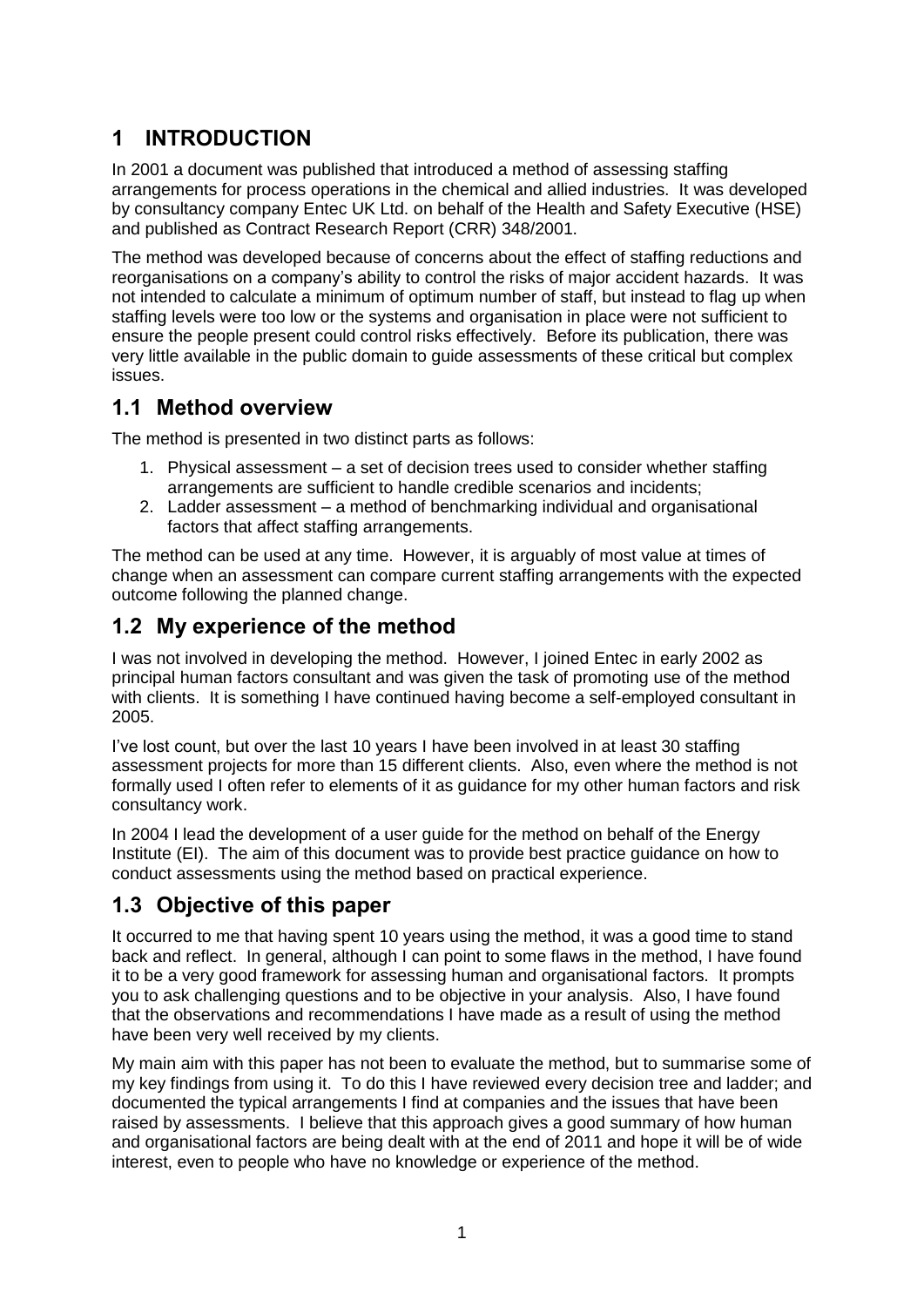Something that has occurred to me whilst generating this paper is that what constituted best practice in 2001 is likely to now be out of date. Although I plan to propose some updates to the method separately in the future, I have summarised my thoughts about using the concept of high reliability organisations to define current best practice for the ladder assessments.

# **1.4 Useful references**

The following references can all be downloaded for free from the internet. You may find them useful, particularly if you are not familiar with the method.

- The HSE report documenting the method can be downloaded from [http://www.hse.gov.uk/research/crr\\_pdf/2001/crr01348.pdf](http://www.hse.gov.uk/research/crr_pdf/2001/crr01348.pdf)
- The EI user guide can be downloaded from <http://www.energyinstpubs.org.uk/tfiles/1323709523/429.pdf>
- A presentation giving some background to the method can be downloaded from [http://abrisk.co.uk/human\\_factors\\_course/11%20Staffing.pdf](http://abrisk.co.uk/human_factors_course/11%20Staffing.pdf)

Having completed this paper, I now plan to review the method and look for opportunities to improve. I will make my proposed update available at [http://www.abrisk.co.uk/papers-a](http://www.abrisk.co.uk/papers-a-articles/298-ten-years-of-staffing-assessments)[articles/298-ten-years-of-staffing-assessments](http://www.abrisk.co.uk/papers-a-articles/298-ten-years-of-staffing-assessments)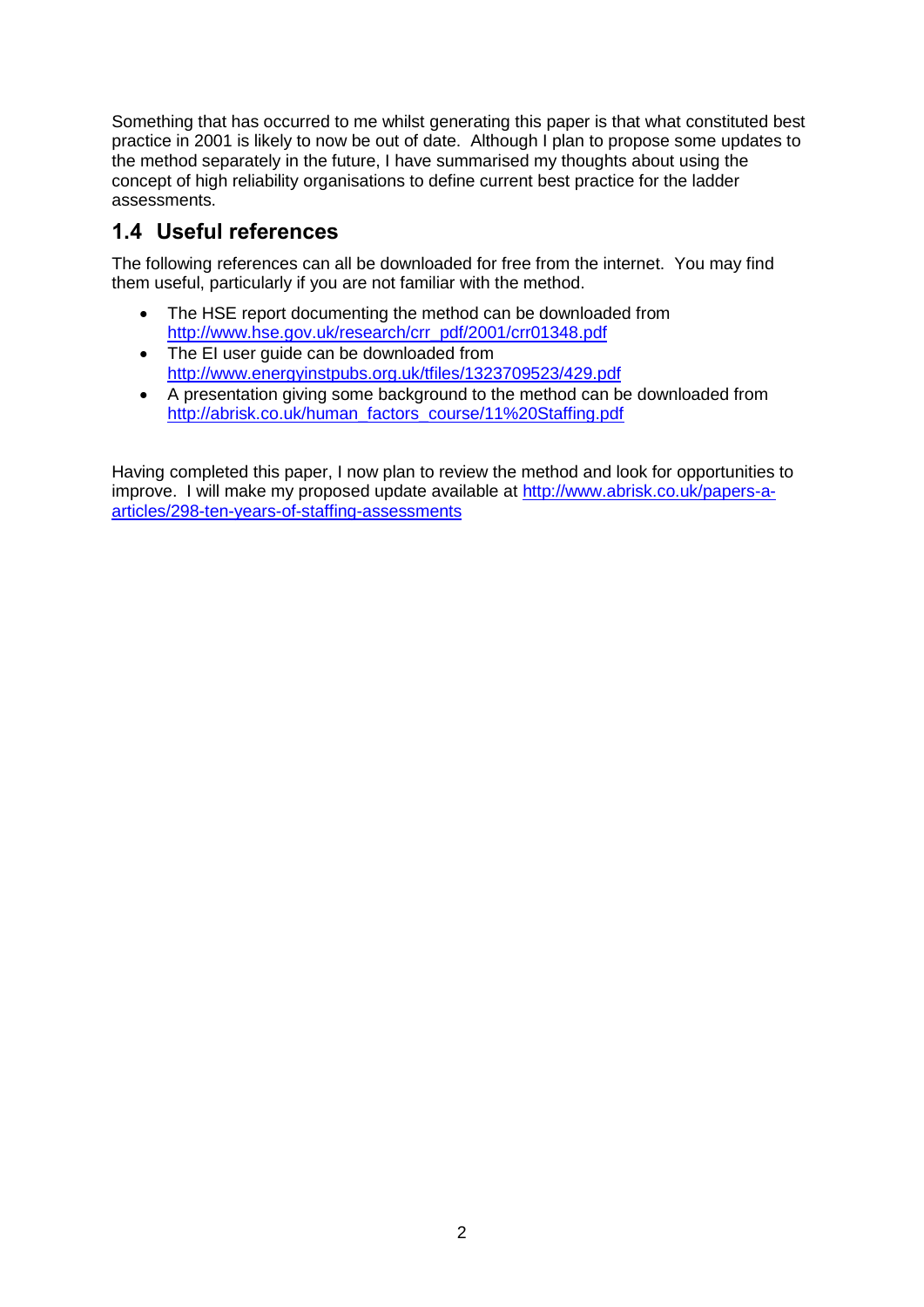# **2 PHYSICAL ASSESSMENTS**

The physical assessment considers the staffing arrangements in place to deal with hazardous scenarios. The HSE report provides a set of eight decisions trees that help to determine whether there are likely to be enough people, in the right place at the right time to detect, diagnose and respond to events so that are not able to escalate into major accidents. The EI report includes guidance on which scenarios should be assessed and how an assessment should be carried out. Typical scenarios include toxic releases, process fires, utility failures and major disturbances to the system (e.g. plant trip).

Each decision tree is discussed below. I have summarised my experiences of using the trees, including the typical issues that are raised.

## **2.1 Decision tree 1 – Control room manning**

All the trees in the physical assessment assume that the control room is the hub of the operation. In my experience this is an accurate reflection of operations at most sites dealing with major accident hazards. However, this does not mean the method is only concerned with control room manning; although that is the view held by some people. I have always used the method to consider how the whole team functions.

## 2.1.1 TYPICAL ARRANGEMENTS

Most of the assessments I have carried out have been at sites where the control room is described as being permanently manned. One or more control room operators are assigned to the role for a shift. There have been some cases where the control room operator has also been required to work in the field as well, meaning they sometime leave the control room to check equipment or carry out operations. However, in most cases the control consoles have been located alongside others so that there is normally someone in the control room the whole time.

## 2.1.2 ISSUES RAISED BY ASSESSMENTS

The initial answer to the question "is the control room continuously manned?" is usually "Yes." The decision tree suggests this is an immediate pass. However, further questioning can often identify a number of issues that sometimes lead me to record a fail.

I have a major concern with the way many companies make arrangements for control room operators to take breaks during their shift. Many have no formal arrangements in place meaning that they sometimes need to 'pop out for a few minutes' to use the toilet or get something to eat. There are two problems with this:

- 1. A delay in detecting the early signs of a scenario developing because no one is present to observe a change or receive an alarm;
- 2. Control room operator fatigue and/or loss of alertness because they cannot take a break.

Some companies will insist on the control room being continuously manned, but do not have any 'spare' control room operators. This means the person covering is not competent in the role. This may be acceptable if they have been trained to recognise problems and have a reliable method of calling the control room operator back to the control room. But in many cases this is only handled informally.

My view is that the control room operator role is highly critical, and so any person in the role must be competent, fit and alert. This means formal arrangements should be in place to make sure control room operators can be covered for breaks. Also, I feel that control room operators should be made to take adequate breaks. Many choose not to, and eating meals at the control console is a very common occurrence.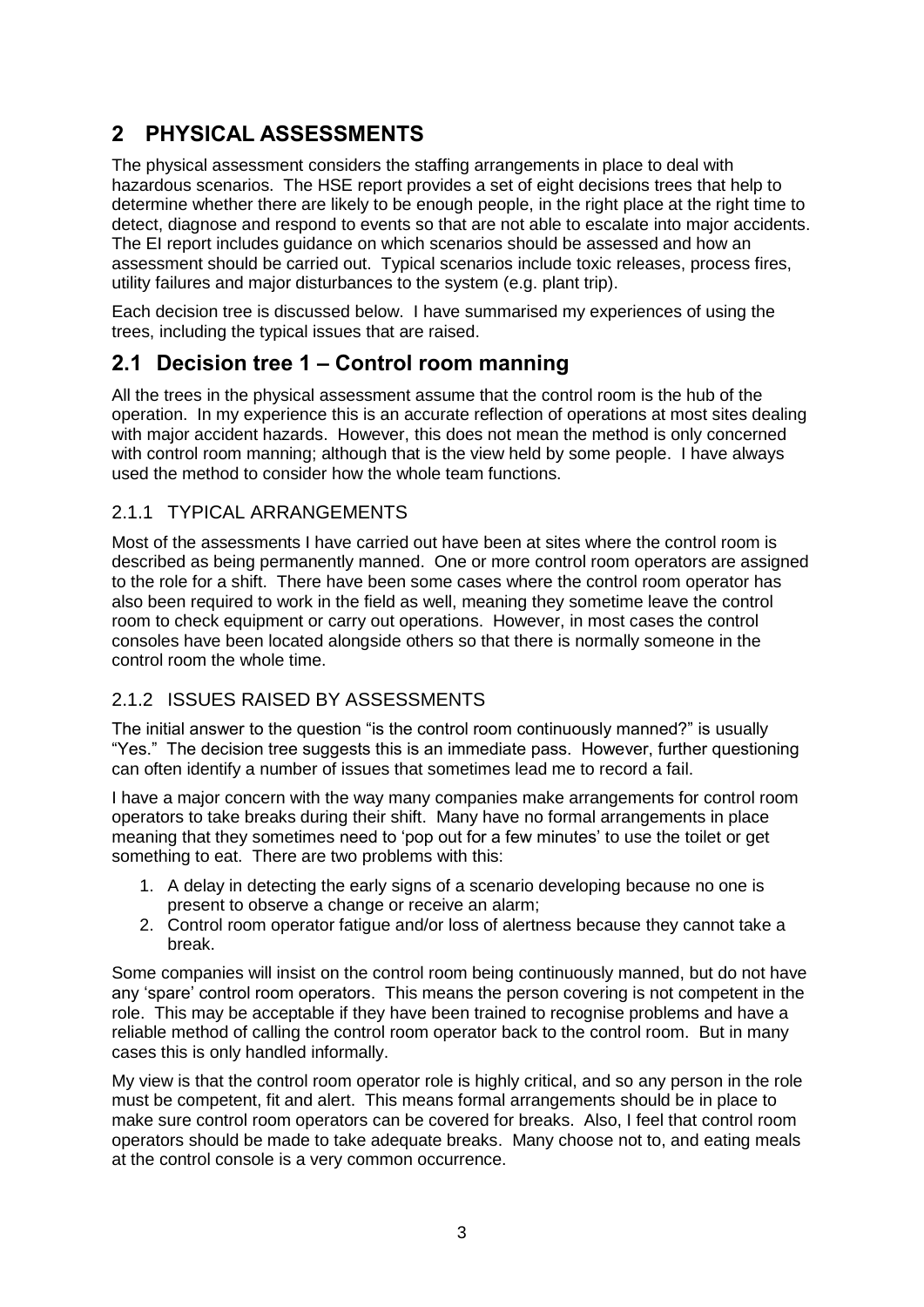One of my clients has arranged it so that the control room operator will only spend half a shift in the control room, with the other half spent in a field operator role. This is something that I have, in the past, considered to be a bad idea because it effectively doubles the number of handovers that take place, which we know can contribute to major accidents. However, the client is satisfied that the arrangement is beneficial, and that the concerns about handover have proven to be unfounded. As a result I would urge all companies to consider this arrangement, bearing in mind that merchant and military navies have operated 'watch' systems for many years, typically of a maximum duration of four hours.

## **2.2 Decision tree 2 – control room operator activities**

This decision tree makes the point that just because someone is in a control room, it does not mean they are always sat in front of the control console where early warnings will be received that something to go wrong.

## 2.2.1 TYPICAL ARRANGEMENTS

It is fairly normal for a control room operator to have responsibility for a number of process plants at the same time. With modern equipment it is easy to incorporate all the controls the operator needs into a single console. However, in many cases the control room and the role of the operator have evolved over time. Therefore, control room operators often have to work at more than one console to monitor and control the plants they are responsible for.

Other things can take the control room operator away from their main control console. They include hard-wired panels (e.g. emergency shutdown, fire and gas detection), communication devices and 'standard' office equipment (e.g. personal computer, photo copier, fax machine). In some cases the control room operator may get involved in completely separate activities such as dealing with contractors and issuing permits-to-work, although this appears to occur less often than it may have in the past.

## 2.2.2 ISSUES RAISED BY ASSESSMENTS

The problems highlighted by this decision tree have less to do with the activities performed by the control room away from the console, and have more to do with poor management of change in the control room and poor design of the Human Machine Interface (HMI).

In too many control rooms it has been considered acceptable to simply add new equipment wherever there is a space to accommodate it. Little or no thought is given to how the operator is going to use it and how that is going to affect their ability to continue their existing monitoring and control activities. I have been in control rooms where the operator is completely surrounded (full 360°) by panels and screens. Clearly, if they are working on one, they cannot be monitoring the ones behind them.

Although surrounding a control room operator with equipment is clearly poor, I have to acknowledge that they usually cope. The explanation is that when something goes wrong process alarms will alert them. The problem with this is that alarm systems are generally pretty poor and they cannot be relied on to provide an early warning. This can be particularly serious when emergency alarms (e.g. fire, toxic gas) are only indicated on the control system HMI (i.e. there is no separate alarm panel) because operators may not always respond immediately if busy because they assume the alarm is a nuisance process alarm. I do acknowledge that companies have been doing a lot of work to reduce the known problems with nuisance alarms and floods of alarms, but I have yet to see much evidence that any have actually solved these problems.

Reliance on alarms could be reduced if the HMI provided control room operators with useful overview displays. These allow the operator, with a quick glance, to determine what is going on. Unfortunately many HMIs only provide detailed displays that require some considerable effort to determine status, which makes it difficult to identify deviations. Even though large screen displays are now quite common in control rooms, their use has not been considered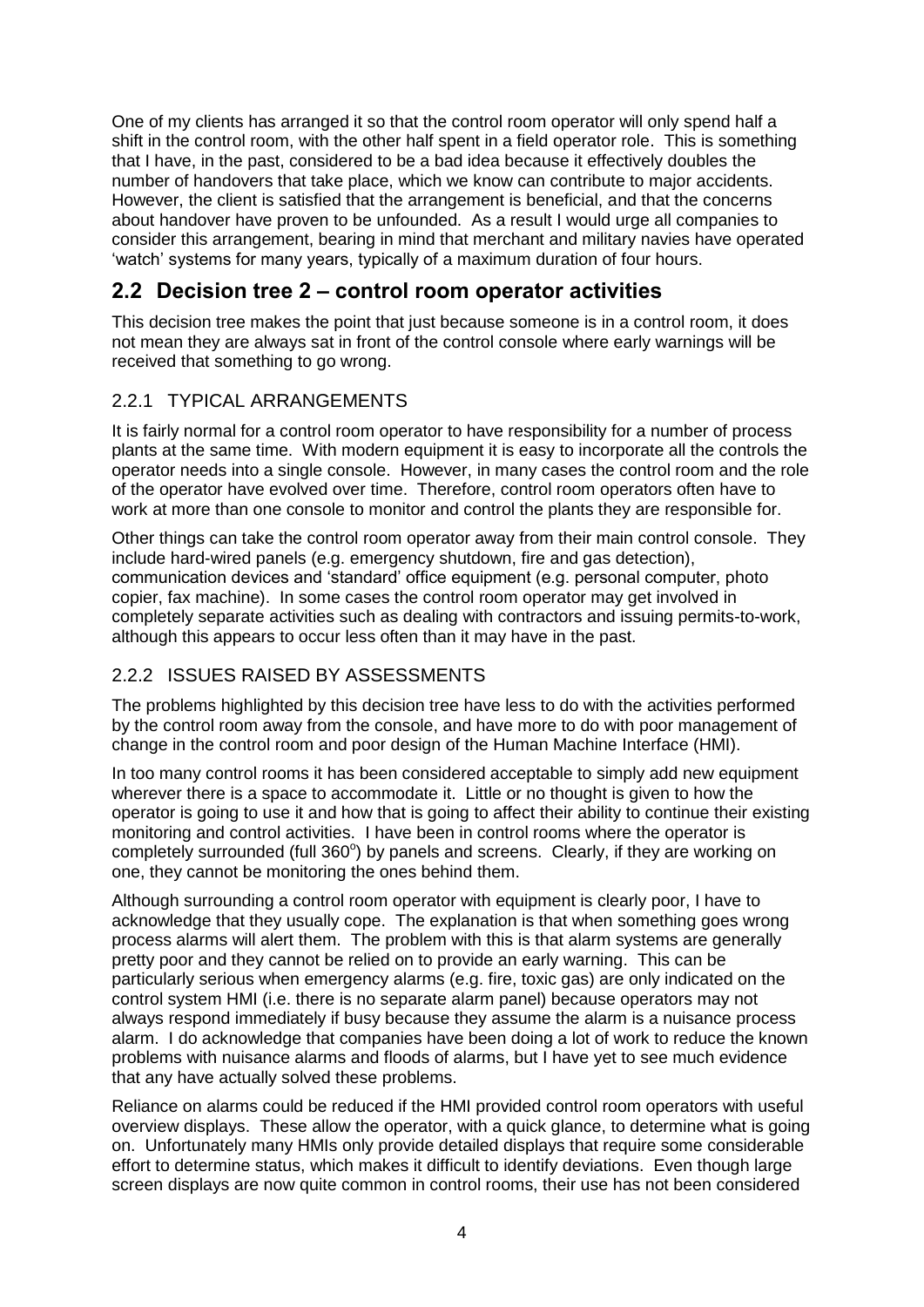adequately. Operators continue to rely on alarms to warn them of problems, even though we know most alarms systems are flawed.

## **2.3 Decision tree 3 – distractions in the control room**

This decision tree asks what the control room operator does in addition to monitoring and controlling the process. The challenge is whether these distractions could delay detection of the scenario.

## 2.3.1 TYPICAL ARRANGEMENTS

I would say every control room operator has to answer telephones, talk to other people in the control room, carry out some administrative duties (including completing their shift log) and deal with nuisance alarms. Whilst we would like to avoid distracting operators, we have to acknowledge that some of these are necessary and cannot be avoided; and the job would be very boring without some variation and contact with other people.

## 2.3.2 ISSUES RAISED BY ASSESSMENTS

It appears to me that control room operators are distracted less often than they were in the past. More thought is given to keeping unnecessary visitors out of the control room and new technology means other personnel can often access process data without having to visit or phone the control room. I am not saying control room operators do not have complaints, but I have not had to fail many assessments for this decision tree in recent years because operators do not feel the distractions in the control room affect their ability to detect a scenario.

## **2.4 Decision tree 4 – information for scenario diagnosis**

This decision tree talks about "additional information" required to diagnose the scenario and initiate a response. It asks whether this information is accessible, correct and understandable; and whether there is any back-up that can assist the control room operator.

## 2.4.1 TYPICAL ARRANGEMENTS

Control room operators do have a key role in diagnosing a scenario and initiating a response, but they rarely act alone. They will invariably ask field operators to investigate on the plant and for a supervisor to assist. Therefore, diagnosis is usually a group activity.

Diagnosis is usually made from information obtained from:

- Process graphics;
- CCTV images;
- Reports from the field.

## 2.4.2 ISSUES RAISED BY ASSESSMENTS

The effort put into diagnosing an event is often determined by the effort it requires to shutdown and restart a plant. If it is easy to initiate a trip and then easy to restart, operators are not so concerned that they may misdiagnose an event. However, if tripping a plant is likely to cause problems, they will take their time to make sure their diagnosis is correct and try to work out a way of containing the situation that does not have such a big impact on the plant (e.g. controlled shutdown, partial trip). Whilst this is sensible, operators often have to make complex decisions of this nature in stressful situations, often with minimal support.

At many sites, the large number of alarms that occur when something goes wrong means that, whilst they are useful at indicating a problem, they are of little use when diagnosing the cause. Also, even though control room operators will interrogate process graphics to diagnose the event, many are set-up for 'normal' operation and of limited use when things are 'abnormal.'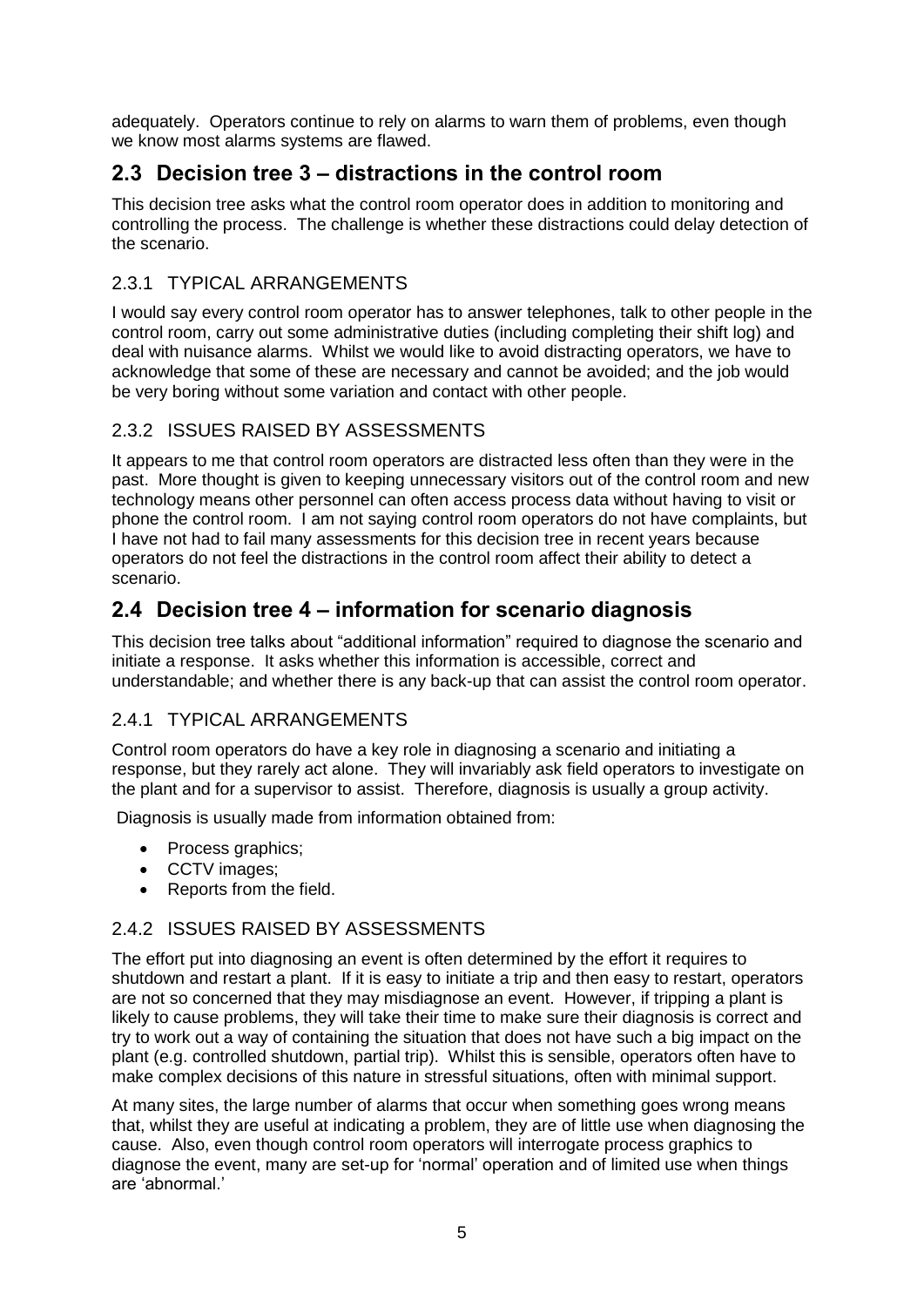A consistent finding in the assessments is that very little procedural support is provided for diagnosing scenarios. The only documents readily available are operating procedures or instructions. These are usually too long and wordy to refer to within the time available, and most provide little information about diagnosis or the initial response to a scenario. Also, there is a trend to only provide procedures electronically, which often adds to the complexity and time required to access written information. Some of my clients have developed prompt cards to assist operators dealing with scenarios that are readily available and easy to use. However, these are the minority.

## **2.5 Decision tree 5 – communication during diagnosis and initial response**

I have already alluded to my belief that diagnosis is usually a group activity. Therefore, communication between individuals is important. This decision tree asks about the preferred method of communication between the control room operator and the rest of their team; and whether there is a reliable backup.

## 2.5.1 TYPICAL ARRANGEMENTS

The most commonly used method of communication between members of the operating team is the plant radio. Some sites have Personal Address (PA) or Tannoy systems, and a small number have plant telephones. Often, the sounding of the site evacuation alarm will result in field operators returning to or contacting the control room, which is often a last resort method of contact if plant radios fail.

#### 2.5.2 ISSUES RAISED BY ASSESSMENTS

When I first started carrying out staffing assessments the reliability of plant radios was a serious concern at most sites. I am pleased to say that I hear a lot less complaints with radios. I think improved battery technology made the most impact.

A lot of sites actually rely on radios because they do not have a back-up system. In these cases the reliability of the system has to be ensured. Usually, any problems are limited to single hand-held units and during a scenario something can be done, such as asking someone to take a spare radio to the field or to act as runner.

The introduction of mobile phones rated for use in hazardous areas has provided an opportunity to improve communications whilst introducing some potential risks. During normal situations, being able to contact someone directly and hold a one-to-one conversation can be very useful, especially between a Supervisor and a member of their team. However, in an emergency the inability of a mobile phone to broadcast messages to groups of people can be a problem. Also, emergency services have the option to shutdown networks if they believe an incident may terrorist related or lead to an overload. There is a role for mobile phones, but they should only be seen as an addition to the plant radio system.

## **2.6 Decision tree 6 – executing a response**

This decision tree has always been a bit of a mystery to me because it only applies when the control room operator performs all the actions in a scenario. This is very rare, with most scenarios requiring a team response. I have tended to use this tree to identify who is involved in response and how well they are able to work together.

#### 2.6.1 TYPICAL ARRANGEMENTS

It is inevitably the operating team that deal with the early stages of any scenario. If their actions are effective there is no need for others to get involved. However, if a scenario cannot be controlled other people will usually be called in to assist. On larger sites, these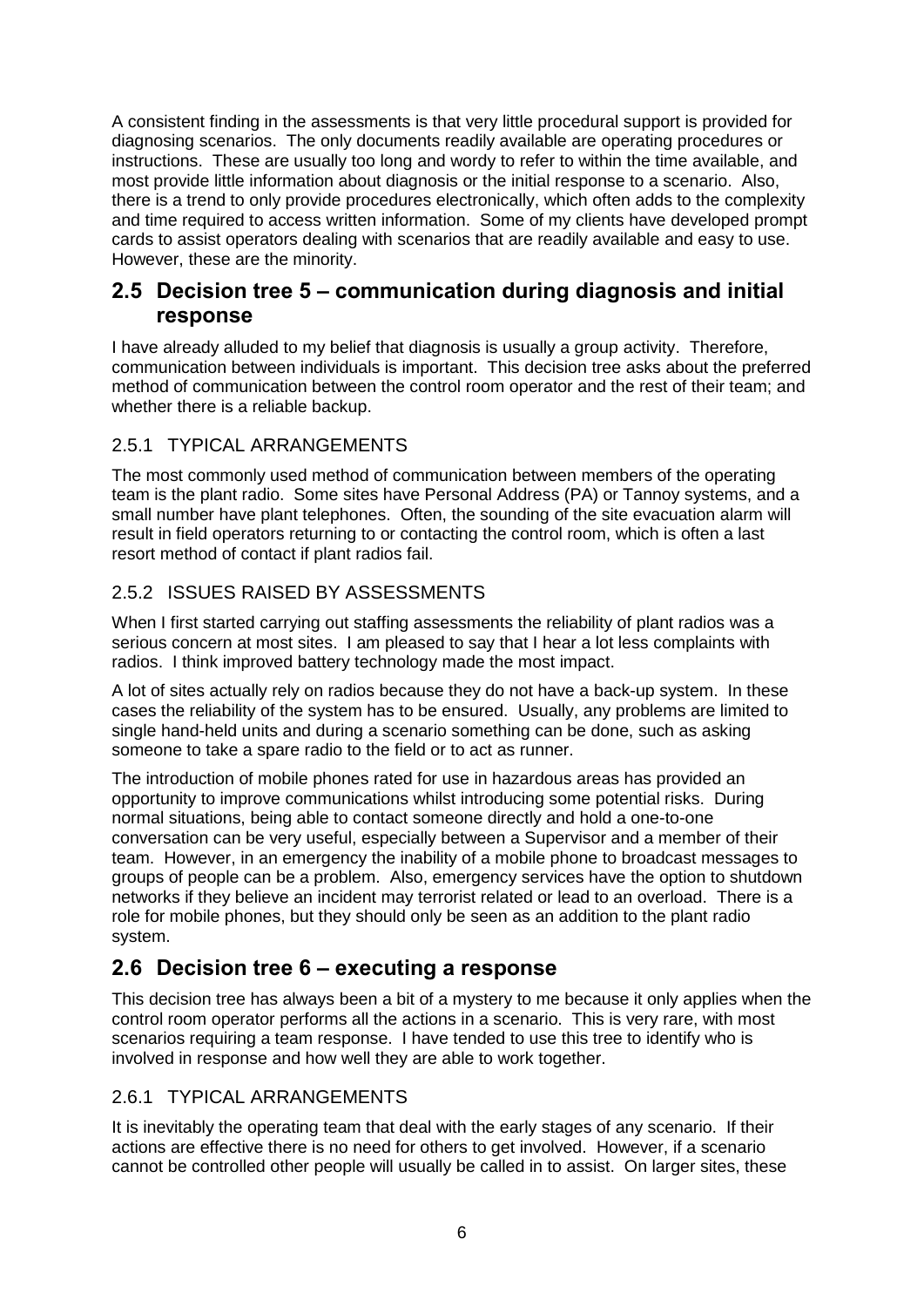people can come from other departments. Managers can assist at more strategic levels and the emergency services have an obvious role when people are at risk.

## 2.6.2 ISSUES RAISED BY ASSESSMENTS

I often feel that companies are not sufficiently prepared to handle the range of scenarios that can occur on their site. Emergency procedures often present only a high level overview of activities to be performed. Emergency exercises are carried out too infrequently. Sometimes a lot of effort is put into one big event per year, which means very few scenarios are actually tested.

There is often a degree of naivety in how people think they will be able to respond to a scenario. For example they assume:

- The full team will be available no one will be incapacitated in the early stages of the scenario;
- The 'normal' team will be present no one will be on holiday or called in sick that day;
- Emergency services will arrive quickly and be immediately ready to respond;
- Everyone present will know what to do;
- The worst case scenario cannot happen.

Some of these issues are addressed in the Ladder Assessments (see the next section of this paper), but this decision tree can be a good opportunity to challenge some assumptions.

## **2.7 Decision tree 7 – communication during incident response**

This decision tree can appear to be a duplicate of tree number 5. Whilst there are obvious overlaps, this tree is actually concerned with communication during the main response to the scenario rather than the initial diagnosis. The main difference is that other parties are likely to be involved.

## 2.7.1 TYPICAL ARRANGEMENTS

The plant radio remains the preferred method of communication throughout a scenario. Other parties rarely have access to the same radio systems and channels, so communication links have to be established using different methods.

## 2.7.2 ISSUES RAISED BY ASSESSMENTS

Although the same issues apply to the plant radios that are addressed in tree 5, additional issues can arise as a scenario develops. For example, if people are required to use additional PPE (e.g. chemical suits) using radios can be difficult. Also, the amount of traffic on the radio system can be large and cause confusion, especially if people who usually use different channels switch to the same 'emergency' channel.

When the site's management team get involved in a scenario it is clearly important that they know what is going on so that they are able to assist in an effective manner. The challenge here can be communicating information about the scenario in a way that minimises disruption to the team working at the sharp end. There can be a tendency for managers to visit the control room, which can cause distraction. Phoning the control room for an update can be even more distracting. Also, it has been known for managers to go to the scene of the incident so that they can see what is happening for themselves, but this compromise their safety and delays them fulfilling their emergency role.

It is very rare for emergency services to be able to communicate directly with the operating team because their radios are usually incompatible. Sometimes they are given a plant radio, but this can cause problems if they are not familiar with the site's communication protocols. An alternative solution is for a member of the site personnel to join the emergency services,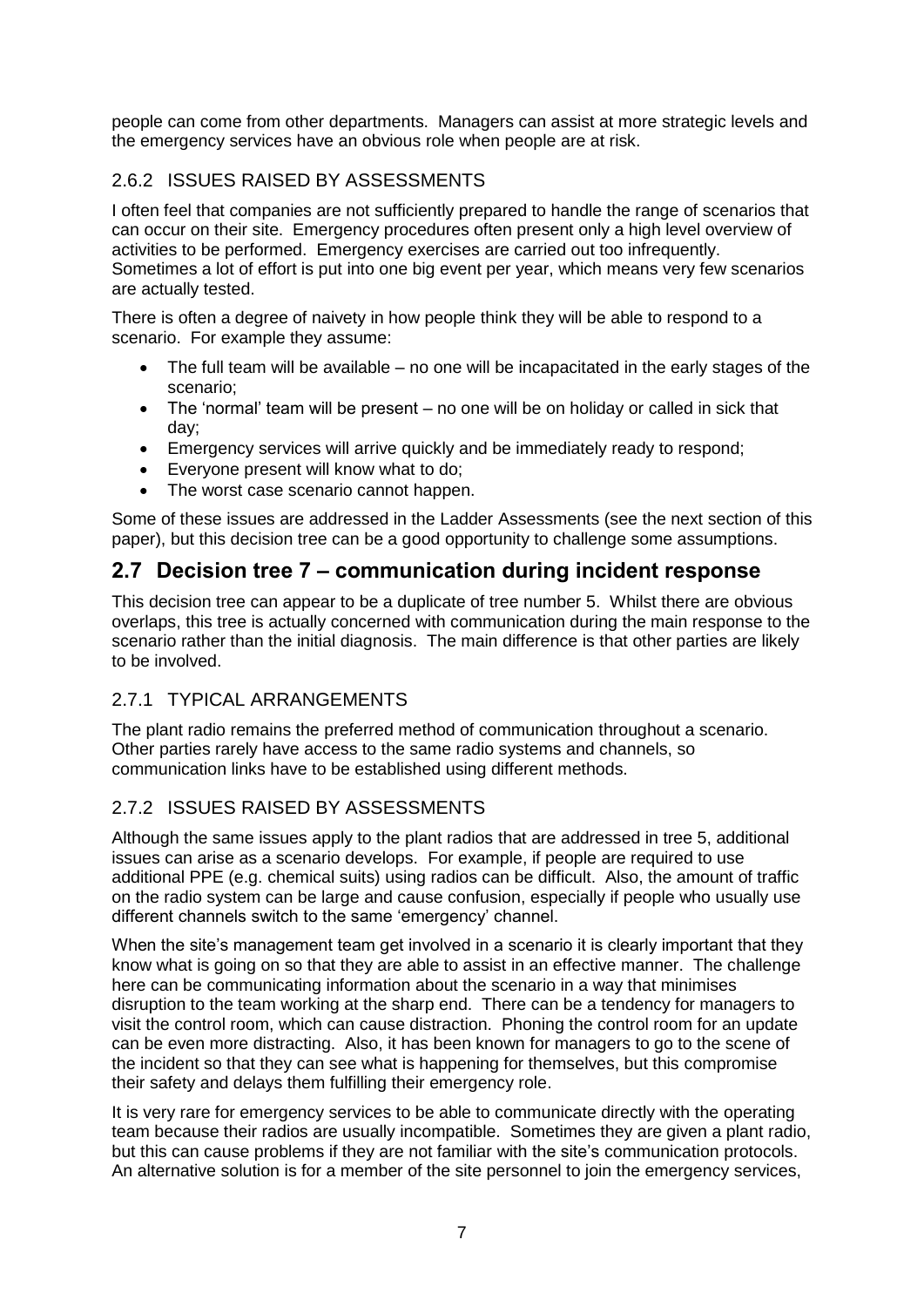and this can be an important part of establishing a 'forward control point.' However, this person may have been performing a valuable role in the response, and have to be pulled away. At some sites it is the Supervisor who goes to meet emergency services. I feel this is a poor arrangement because it is usually better to put Supervisors in a more strategic role, typically 'Incident Controller.'

## **2.8 Decision tree 8 – activities during scenario response**

This decision tree asks about the activities the control room operator performs during a scenario. The concern is the potential for these activities to cause the operator to miss the signs that a scenario is escalating.

## 2.8.1 TYPICAL ARRANGEMENTS

Control room operators can be very busy during scenarios. Some sites have formal arrangements so that other people assist. This may be a control room operator from another plant or part of the site, a field operator or the Supervisor. They can assist by monitoring parts of the plant not directly affected by the scenario or by performing tasks such as making phone calls, keeping a log or collating roll call.

## 2.8.2 ISSUES RAISED BY ASSESSMENTS

It is fairly normal for control room operators to activate the alarm that alerts people on plant that they need to evacuate. This does not create any undue demand on them providing they have the authority to do it when they see fit. In some cases they may require, or perceive they require, permission to sound the alarm; or have to ask someone else to do it. Where this is the case they can spend some considerable time making contact with the appropriate person, explaining the scenario etc. Not only can this delay the response, it distracts the control room operator from what is happening on the plant and adds to their stress.

Another major demand on control room operators can be the requirement to make phone calls to internal and external emergency services, other departments on the site, managers and neighbours. Whilst these calls have to be made, they can take some considerable time, especially if the people receiving the calls ask lots of questions. It is usually better if someone else makes these calls, but that person must be available; and have access to a phone and the information that needs to be communicated.

In the past an event would often require 'muscle power' in the field. With modern plant it is often the control room operator who is in more need of support because they are the communication hub and they are often responsible for a number of plants that have to be monitored in addition to managing the scenario. They often need assistance but there is not always someone with the necessary sufficient competences available. Also, control rooms are not always designed in a way that allows additional people to assist.

Field operators are usually required to assess the scenario, but can be subject to competing demands. Sometimes they may be key members of the on-site emergency team, which requires them to muster somewhere away from the scene and means they are no longer available to deal with the immediate issues. They may be responsible for others areas of the site, and so feel over stretched. This can be a particular concern if it means they feel obliged to make a quick response, which they may achieve by circumventing key safety rules such as going to the scene alone without a 'buddy' or failing to obtain required PPE, breathing apparatus etc. Whilst, on larger sites, arrangements may be in place for field operators from other areas to assist in an emergency they often do not know the plant or its procedures so their assistance is of limited value.

Incident Controller is a critical role in an emergency. Whilst they should be working at more strategic level, they can often get sucked into the detail of the incident. This has been a particular concern where the Incident Controller are expected to liaise directly with emergency services or get bogged down with relatively simple tasks such as phoning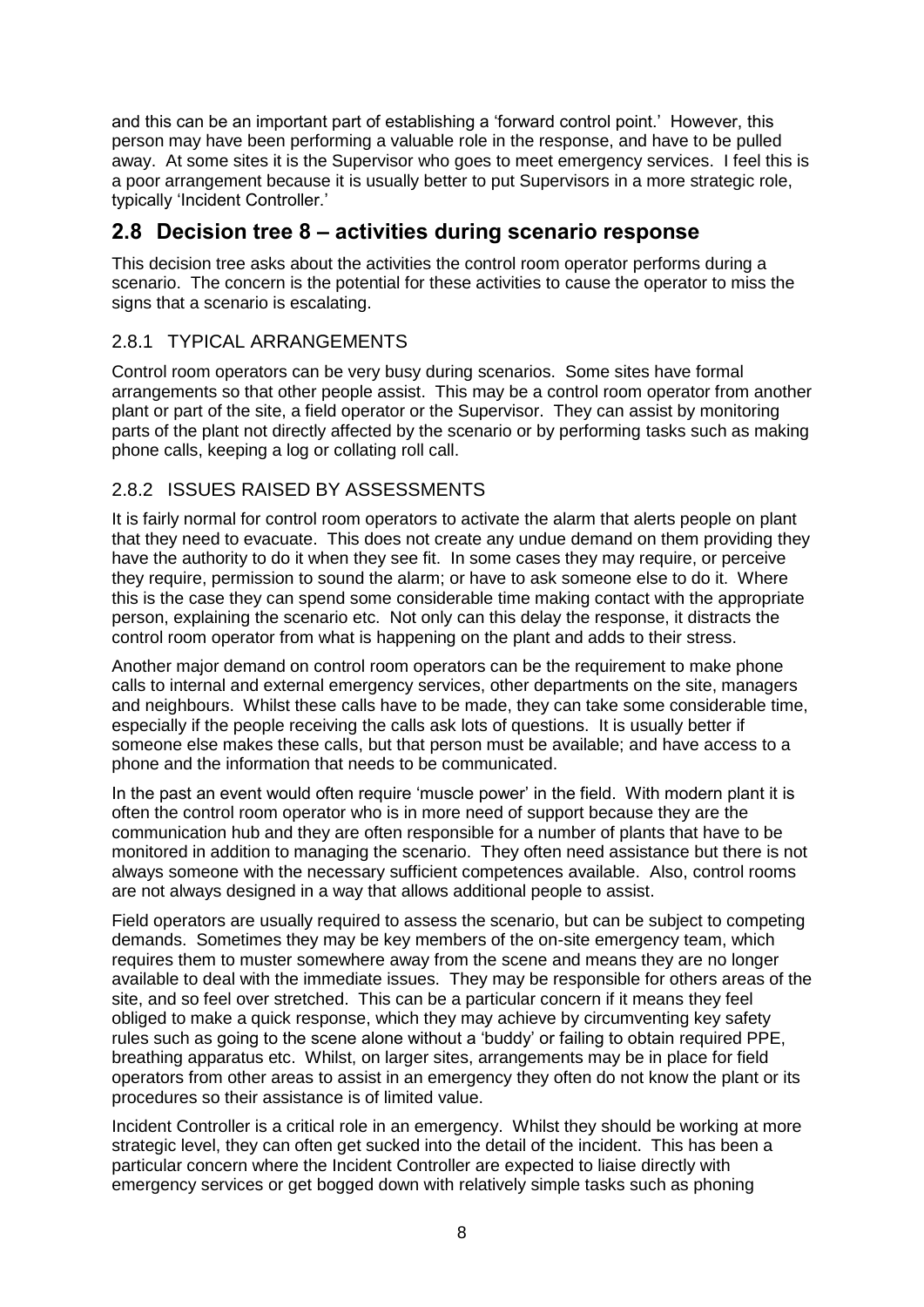emergency services and preforming roll call which, although critical, can usually be performed by others.

Issues can occur when people are expected to fulfil a key role such as Incident Controller cannot be contacted or have been incapacitated. The obvious solution is for someone else to stand-in. However, this is rarely covered in emergency plans or exercises, and in practice can result in a person leaving one key role to fulfil another.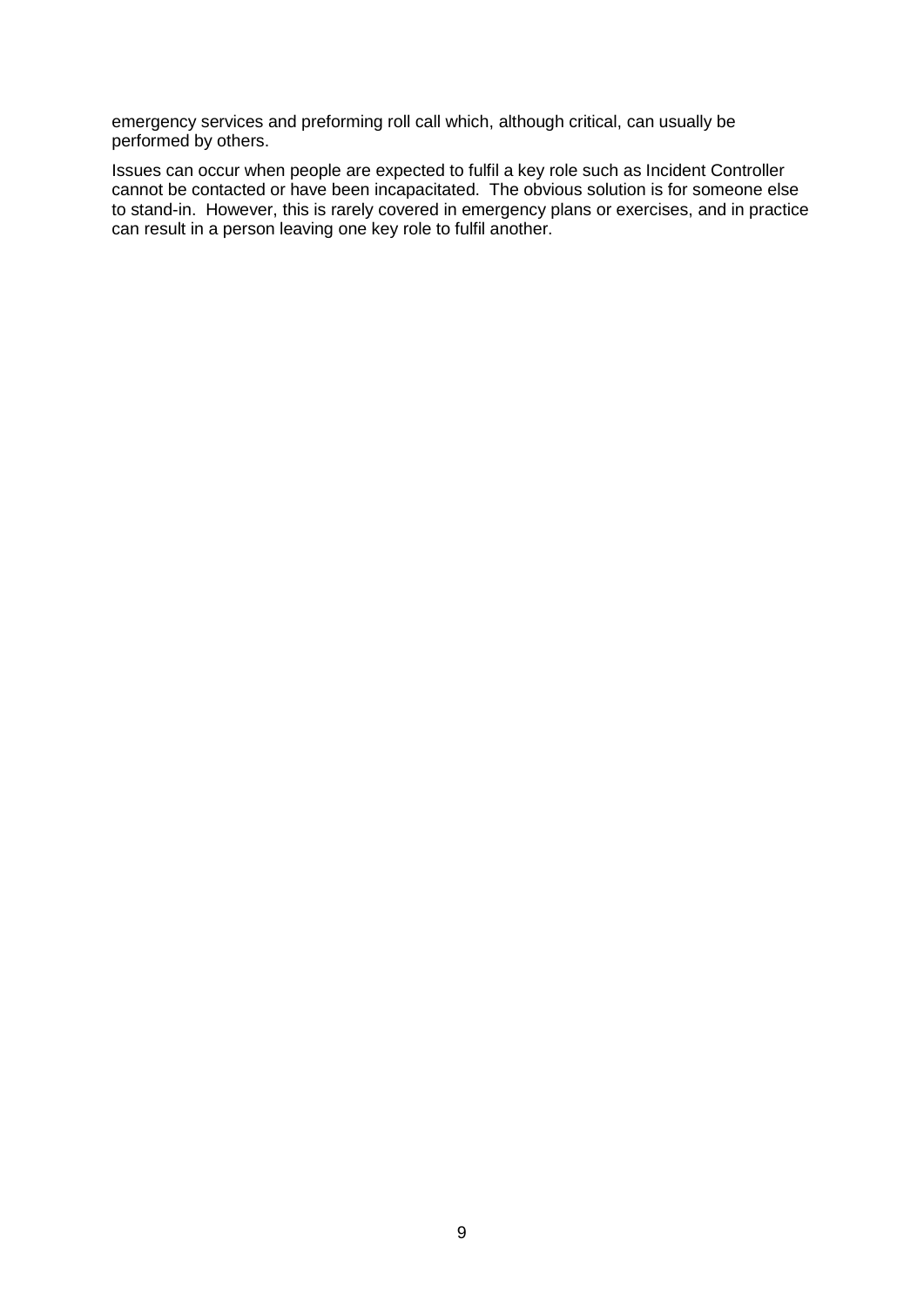# **3 LADDER ASSESSMENTS**

It is not clear to me where the concept of a 'Ladder' assessment came from, but I find they work quite well. Unlike the physical assessment, they are not applied to hazardous scenarios. Instead, each ladder considers a management or organisational arrangement that influences the ability of individuals and teams to deal with situations they may encounter.

The HSE report provides a set of 11 ladders, with another being added in the EI report. Each ladder consists of a number of statements that make up the 'rungs.' The assessment involves selecting a ladder, discussing some introductory questions before moving onto the ladder itself. The text making up the bottom rung of the ladder is discussed to determine if the arrangements in place meet or exceed what is described. If they do the assessment moves to the rung above and continues. A point on each ladder is identified as the minimum acceptable, whilst the top rung is considered to be industry best practice.

Each ladder is discussed below. I have summarised my experiences of using the ladders, including the typical issues that are raised.

# **3.1 Ladder 1 – Situational awareness**

Situational awareness is concerned with the ability of people to keep track of what is happening. This awareness is used to detect when action is required and for determining what should be done. It is important that people have access to up to date, accurate information, otherwise they may miss important events or take the wrong action, either of which can allow small events to escalate to major incidents. Also, the quality of situational awareness can significantly affect efficiency and productiveness.

## 3.1.1 TYPICAL ARRANGEMENTS

For operating teams working shifts, their situational awareness will start with a shift handover. They will then usually carry out some form of plant check. For control room operators this will involve reviewing process data and alarms on their control console. For field operators it will usually involve a patrol of the plant, looking at local instruments and using their human senses to detect anything unusual. After an initial orientation, a team meeting may take place to discuss plant status and plans for the day.

As a shift progresses, individuals will update their knowledge of what is going on by repeating control room and field checks. They may receive information from other sources such as lab sample results or reports from other plants. Also, they need to have up to date information about planned and on-going maintenance and other non-routine activities.

Although the focus for situational awareness is often on operating teams, it is clear that everyone in any role needs to have an up to date and accurate knowledge of what is going on. For example maintenance personnel need to plan their work according to plant priorities, which can be affected by equipment breakdowns. Managers need to make decisions based on relevant information. Commercial people need to know what the plant can do before they make agreements with customers.

## 3.1.2 ISSUES RAISED BY ASSESSMENTS

Although I don't think I have ever come across an operating team working shifts that did not carry out a shift handover, there is great potential to improve quality. Many companies do little more than stipulating a handover should take place, without providing guidance of what should be covered. Personnel receive minimal training and very few companies monitor or audit the process. As a result, situational awareness at the start of a shift can at best be described as variable, and is probably quite often poor.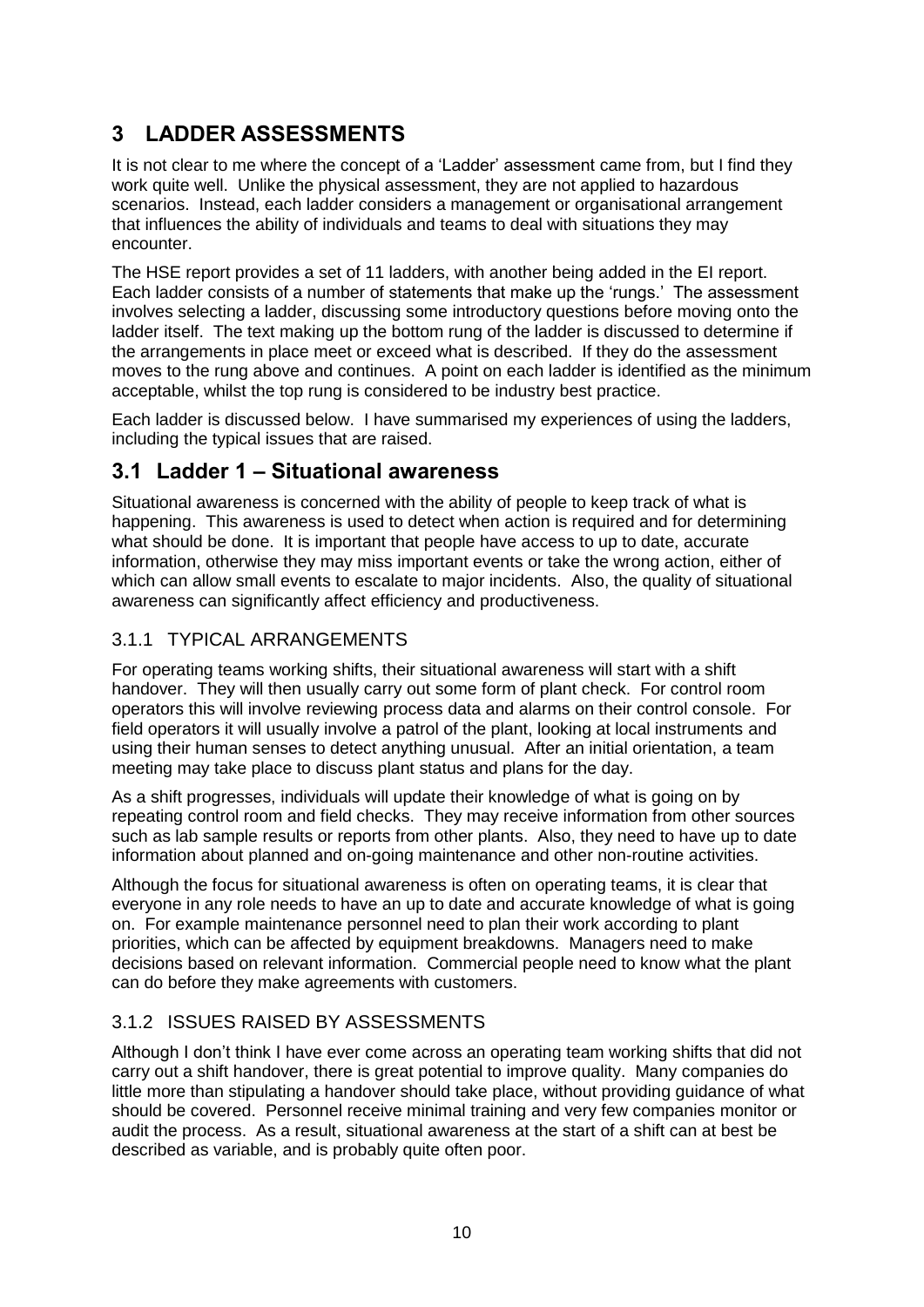A shift log is often kept as a record of events, and will usually form the basis of a handover. Traditionally these have been handwritten. Some companies use pre-printed log sheets with specific headings that need to be completed, and these are an improvement over a blank sheet of paper. Some have moved to electronic logs. Where this has simply meant recording information in word processor or spread sheet file it has made little difference to the information being recorded, and in fact operators often complain that keeping the log is more difficult and has resulted in a decline in quality. Some software tools (e.g. Opralog) have been developed that can help with logging data in a way that I believe will be very valuable for supporting the shift handover process. But, to date even companies using this type of software have not really addressed all the behaviour and communication issues related to handover.

Control room operators do spend a lot of time looking at the information available to them. Unfortunately, the move to computer based control systems has usually resulted in data being displayed over a large number of graphics pages, often totalling more than 100. Whilst control room operators will 'page through', it is often not practical to go through every one. Instead, they concentrate on the ones where there is current activity or where they experience the most problems. This would not be an issue if good overview displays were provided, but these are often poor. I consider this to be a major failure in the move to computer based control systems. In practice, there is a high reliance on alarms to indicate to operators that something requires their attention. However, I believe the activation of an alarm is an indication of poor situational awareness because it shows that the early signs of a problem have been missed. Also, the problems with alarm systems (e.g. frequent nuisance and alarm floods) are well known and apply to the majority of sites.

Field operators cannot spend their whole time walking around the plant. They have tasks to do that may require them to be in one place, they have to communicate with others and need to take breaks. Therefore, they tend to carry out a number of plant patrols during a shift. In some cases they may have check sheets to complete. These can be useful for making sure they do visit critical parts of the plant, but can result in their aim becoming to complete the sheet rather than taking an objective view of what is happening. Where check sheets are not provided there is often no definition of what needs to be covered in a plant patrol. Operators are trained 'on the job,' often with no standard being set or assessment taking place. This can lead to the perceived role of the plant patrol being devalued. There is a challenge with defining plant patrols between telling operators exactly what to do, which can result in a lack of initiative being used, vs. leaving it to the individual, which can mean key items will be missed. I don't think many companies have recognised this dilemma and are simply satisfied that patrols take place.

Permit to work systems perform an important role in communicating what maintenance is taking place, who is on site, where they are and what they are doing. Most companies do have well established systems in place that can make a positive contribution to situational awareness. However, some systems can be overly bureaucratic and the full purpose of the system has sometimes been forgotten, especially as reductions in staffing levels have increased the overall workload of individuals. One result is that the permit becomes a bit of paper that someone needs to obtain before work can start, and so all the effort is put into making sure this can happen with minimum effort. This can mean that less people are involved in the process and know what is going on. The introduction of electronic permit to work systems may provide the opportunity to overcome some of the potential problems, but I am not convinced this is actually happening in practice yet.

The use of Plant Information (PI) systems can help the situational awareness of people outside of the operating team (e.g. managers and maintenance personnel) by making data more readily available via computer networks. It can mean more people are monitoring what is happening, allowing them to identify problems that may have been missed by the operators. However, it can result in people visiting the control room and plant less often, which may mean there is less oversight of what the operators are doing.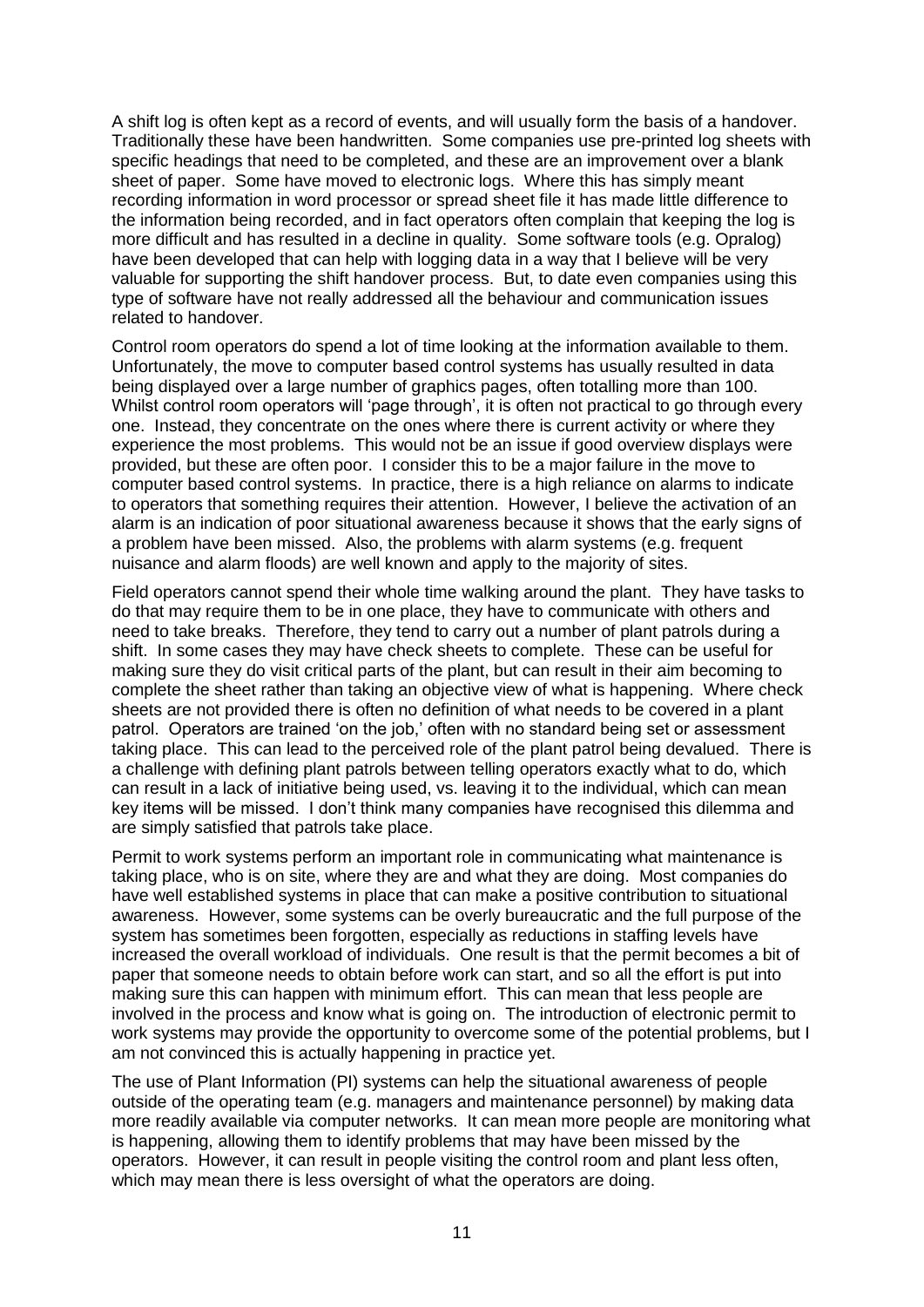Overall, I think the role of situational awareness has not been fully understood by companies. There seems to be an assumption that giving people access to data will mean they know what is going on. In reality, if that data is not presented correctly the effort required to maintain situational awareness means it cannot be achieved realistically.

# **3.2 Ladder 2 – Teamworking**

This ladder relates to the fact that people being able to work together means they can achieve more than if they only ever consider their own requirements. Just because a group of people is called a team does not automatically mean it has good teamworking.

## 3.2.1 TYPICAL ARRANGEMENTS

Most organisations split themselves into discrete teams with fairly well defined boundaries. Operations and maintenance teams are usually separate, and each may be split into plant and/or discipline specific teams. Although there has been some experimentation in recent years with the concepts of 'self-managed' and 'multi-skilled' teams, these have not been very successful at most companies working with major accident hazards. Therefore, hierarchies remain, with people working at higher levels in the organisation tending to have responsibility for more than one operating or maintenance team. These people, typically working in engineering, technical and support roles may consider themselves to be working within a department rather than a team; and so they may not always recognise how teamworking applies to them.

## 3.2.2 ISSUES RAISED BY ASSESSMENTS

It appears to me that most teams are expected to be self-sufficient and able to deal with every eventuality. They rarely ask for external support and do not really expect to receive it. There is often a degree of competition between teams and, whilst this can be healthy, I think in many cases it has a negative influence. In particular, rivalry between operations and maintenance teams often results in a transfer of blame rather than sharing of responsibility. Also, there can be inequity between teams performing the same function at different parts of the business. Some plants see themselves as being more important because they are bigger, more profitable or have been around for longer. As a result they expect to be treated differently, do not believe they can learn from others and are reluctant to help. They become arrogant and complacent; whilst others feel resentful. These are not qualities that support good teamworking.

Many companies have reduced staffing levels by removing a layer of supervision. Often this has led to the loss of the person (e.g. Shift Manager or Site Supervisor) who would have had the authority to organise support for teams that were experiencing high demands, including during weekends and night shifts when day staff are not on site. Without that single point of authority it can be difficult for one team to ask another for support because no one is in the position to determine priority objectively.

# **3.3 Ladder 3 – alertness and fatigue**

This ladder is mostly concerned with the hours people work and how the risks of fatigue are managed. It is particularly concerned with shift-work.

## 3.3.1 TYPICAL ARRANGEMENTS

Shift-work is prevalent through industries handling major accident hazards. It is an obvious requirement for operations teams whenever the process is required to operate 24 hours per day. Some companies have maintenance personnel working shifts, although it is more normal these days for them to only be on call during nights and weekends. Other personnel that may work shifts include security and laboratory.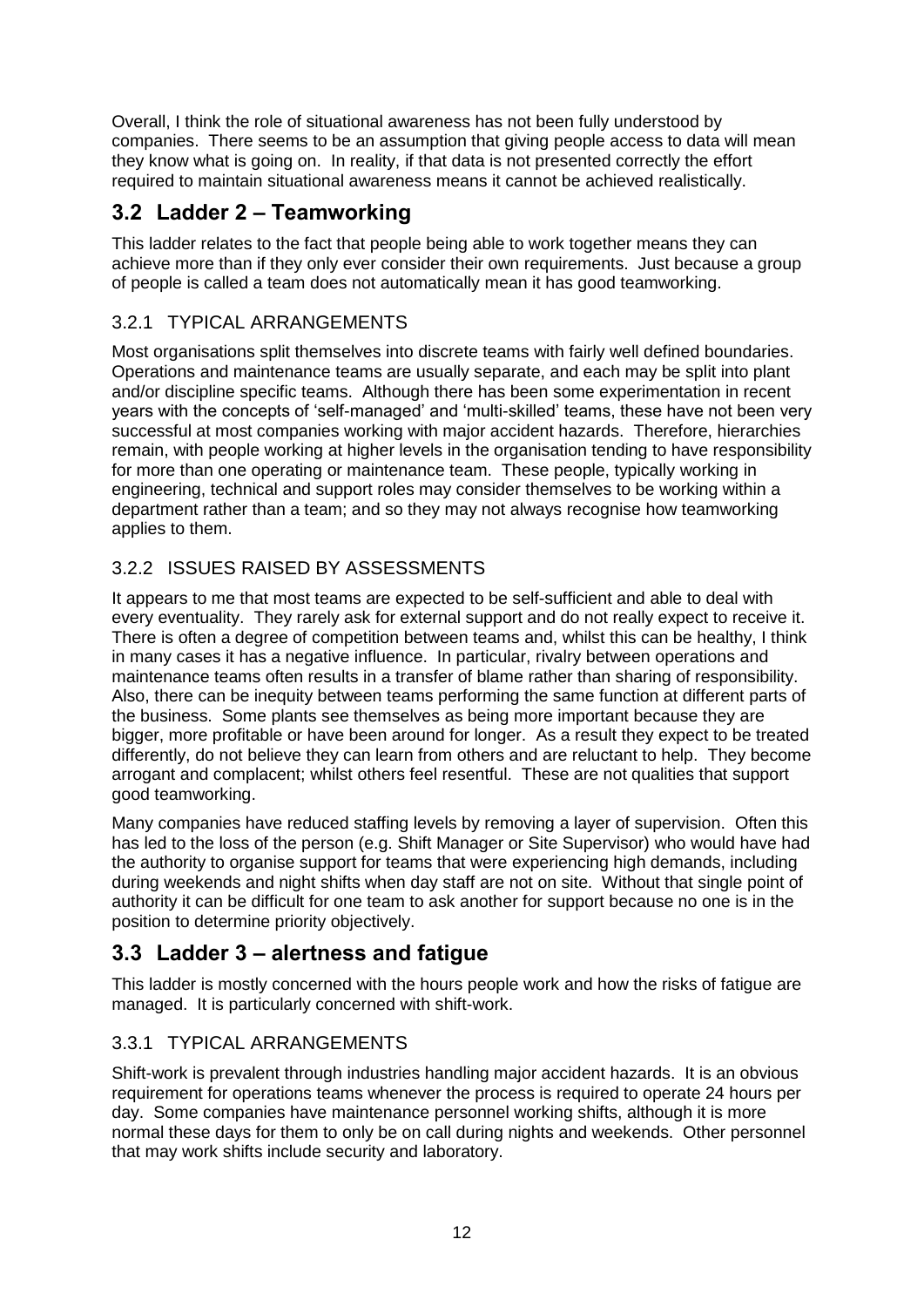8 and 12 hour shifts are common, with a large number of different shift patterns. The main variations include the number of shifts worked per cycle and the rotation between day, morning, afternoon and night shifts. Also, the provision for people to take holidays which is typically achieved by either including long breaks within the shift pattern or by shift-workers covering each other.

## 3.3.2 ISSUES RAISED BY ASSESSMENTS

There tends to be a general interest in shift patterns and their effect on fatigue risk. In my experience, most 12 hour shift patterns achieve a reasonable compromise because double shifts and 'quick turnarounds' are essentially impossible. However, whilst it is perfectly possible to design a reasonable 8-hour shift pattern, there are still some in use that are far from ideal.

Whilst the shift pattern is relevant, the actual hours people work is often quite different because of 'shift swaps' and overtime, which is used to cover sickness, vacancies that have not been filled and projects. Few companies have rules that define what hours can be worked and they are relatively poor at monitoring what happens in practice. They rarely look for instances where someone was exposed to a high risk of fatigue.

One of the reasons companies may not pay too much attention to working patterns and fatigue is because problems are reported rarely. This may be because shift-workers are happy to accept the risk if the shift arrangements fit in with their personal lives. Also, companies may be concerned that restricting working hours may remove flexibility that is required at busy times, especially as staffing levels are reduced.

The working environment can affect fatigue. This can be a particular issue with control rooms because of poor lighting and ventilation. Another issue that causes me serious concern is that control room operators often have minimal breaks on a shift. Eating meals at the control console is very common and suggests to me that little is being done to make sure this group of people, that arguably have the most critical role, are fit and alert at all times.

## **3.4 Ladder 4 – employee health**

This ladder reflects the fact that people working under the influence of alcohol or drugs can create a significant risk to themselves and others. Companies working with major accident hazards have to have systems in place to ensure employees understand the rules and to deal with non-compliance it if occurs.

## 3.4.1 TYPICAL ARRANGEMENTS

I think every staffing assessment I have carried out has confirmed that the company concerned had some form of drugs and alcohol policy. They ban consumption at work and require employees to arrive at work in a fit state. People tend to be reasonably happy with the policies in place.

## 3.4.2 ISSUES RAISED BY ASSESSMENTS

Most drugs policies tend to focus on illegal drugs. The fact that prescription and over-thecounter medication may affect someone's ability to work safely is often glossed over.

This ladder does prompt discussion around health monitoring programmes. It is clear that cost cutting has resulted in on-site medical staff being less common. Where it remains, it is often contracted out. People sometimes complain that they do not have access to the health services they used to or that it has become difficult to attend medicals and assessments; with the expectation that shift workers will do this on their days off.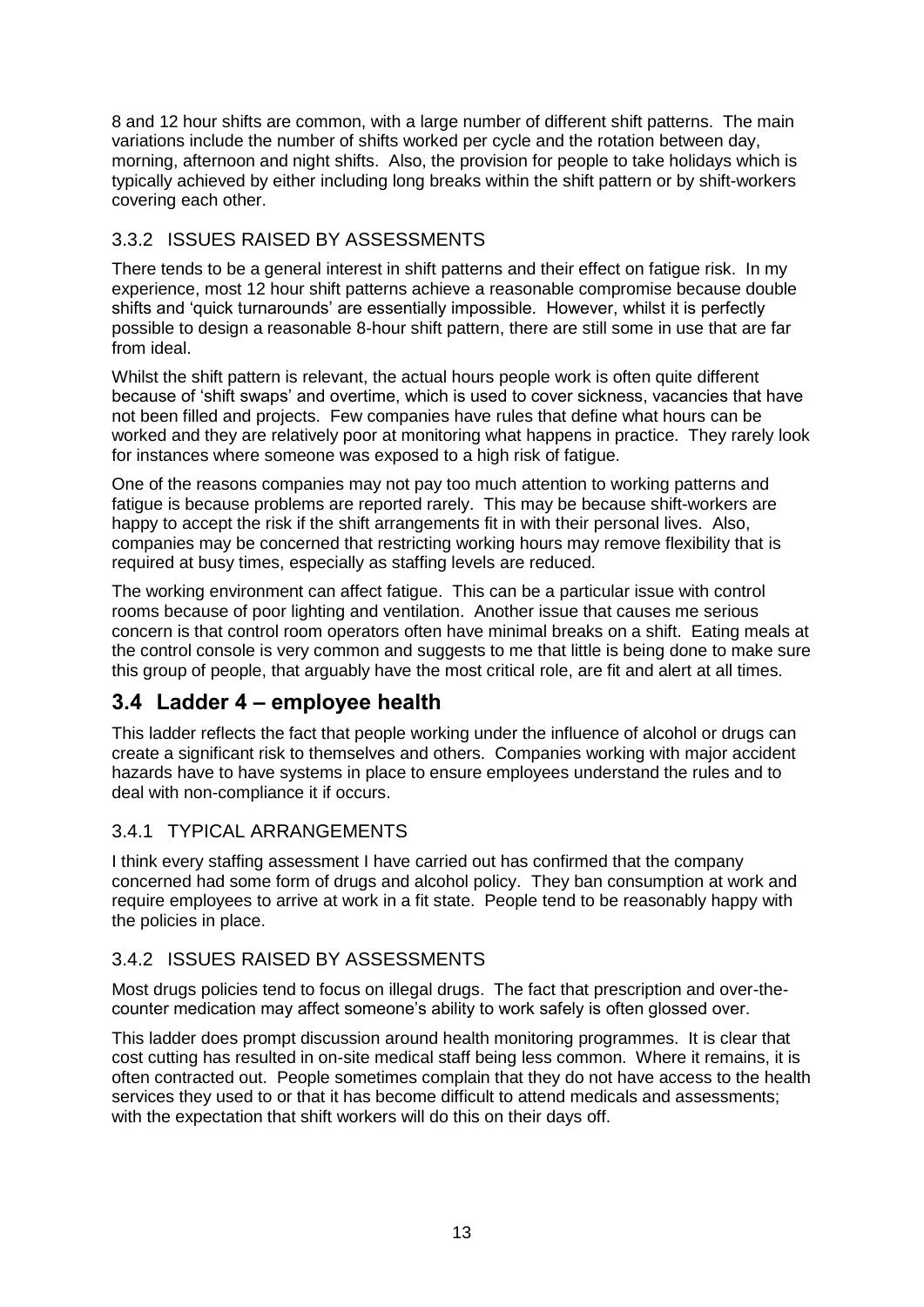## **3.5 Ladder 5 – training and development**

This tree examines how people learn their job initially and then develop their skills over time. It expects that people have structured development plans that ensure they understand the risks of working with major accident hazards, as well as being able to handle 'normal' situations.

## 3.5.1 TYPICAL ARRANGEMENTS

Most companies will take new employees through some form of induction training when they first join. The amount of formal training that follows varies significantly. Some have the resources to put people through class room and workshop training, whilst others rely almost entirely on 'on the job' training.

Most companies dealing with major accident hazards will carry out emergency exercises. The frequency varies. Quite a lot of emphasis is put on annual, large scale exercises involving emergency services. Some will supplement these with more regular small scale 'table top' sessions.

## 3.5.2 ISSUES RAISED BY ASSESSMENTS

Training is a function that goes through peaks and troughs at many companies. The number of people working in the 'training department' will vary from year to year. They are often a victim of their own success, because once a lot of training has been completed the need appears to have reduced and the cost of maintaining the department is considered to be difficult to justify. The department then declines to the point where training almost stops, and so a lot of effort is required to reinvigorate it. Also, I do believe people working in training departments sometimes become complacent, taking on an administrative role once they have a good system in place. They stop working with colleagues to identify specific needs and sometimes lose interest in providing hands-on training, being happier to send people on courses provided by others. It is probably fair to say that the longer someone spends in a training role, the less in-touch they are with what is happening in the business and so their effectiveness inevitably reduces.

Even at companies that provide formal training, I believe that most of the important training is carried out 'on the job.' This should not be a surprise, because this is probably the only way to learn a job properly. However, the methods companies use to plan and assess training rarely cover 'on the job' training, which I believe is a major deficiency.

People learning a new job often have to organise their own 'on the job' training in their 'spare' time. This is often difficult, and can result in people trying to learn jobs at times when they are not particularly receptive to learning (e.g. in the early hours of the morning). Training can take a very long time, which causes problems for the business if it creates skill gaps and calls into question whether people are able to retain sufficient levels of knowledge and skill by the time they finish their training.

Companies often take a very narrow view when it comes to refresher training. When asked about it they will often refer to first-aid and fork-lift-truck driving; where the requirements are clearly defined. However, for more site specific skills and knowledge related to critical aspects of the job and major accident hazards there is often little in place to manage refresher training.

Emergency exercises are often managed poorly. It seems that so much attention is put onto a major annual exercise that nothing else gets done. Given that only a relatively small proportion of the workforce can be involved and only one scenario can be covered; the learning experience is very limited. My view is that everyone should be involved in several emergency exercises per year. Most of these can be a 'table top' talk through. The aim should be to give people experience of different scenarios and requirements to implement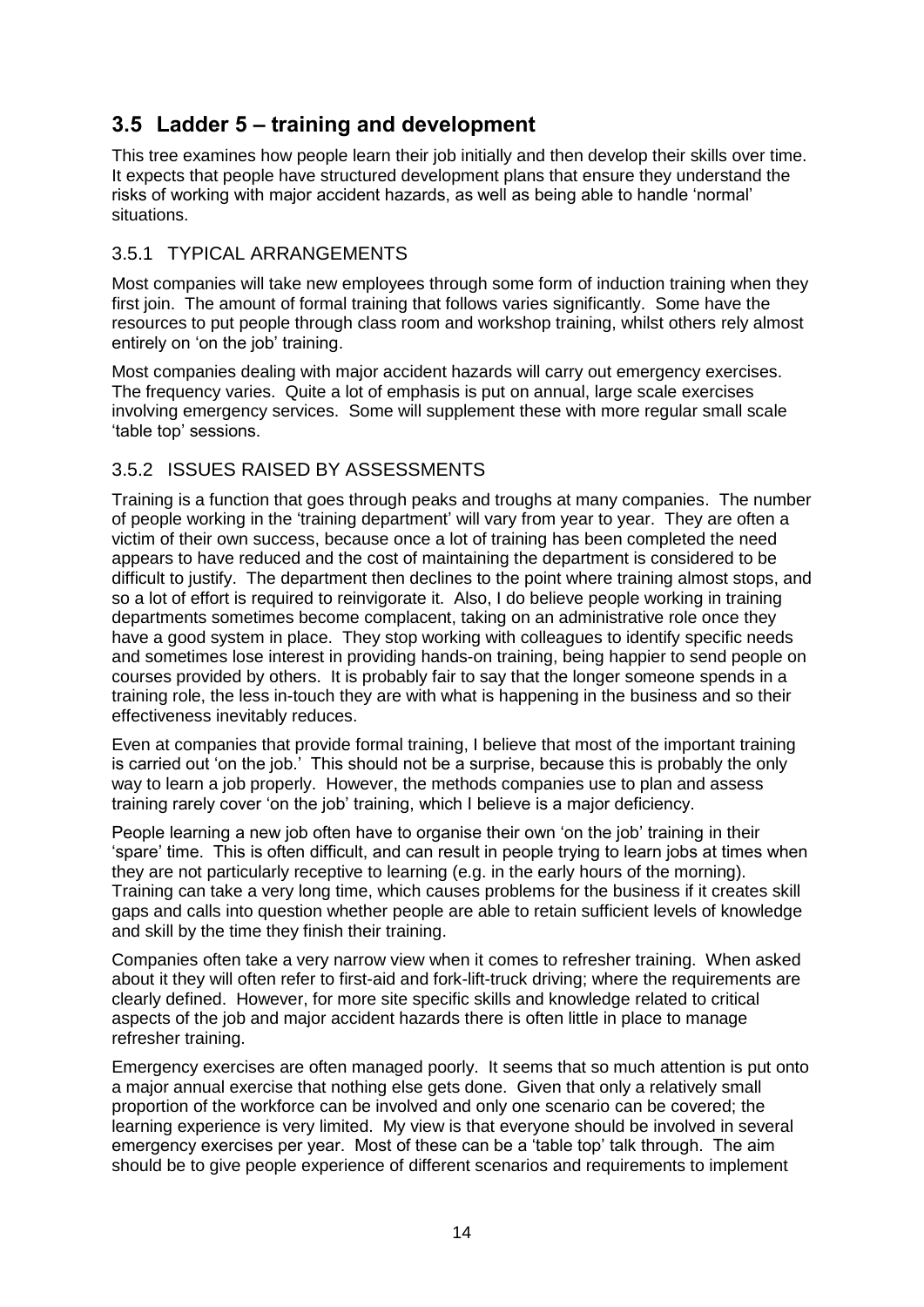different elements of the emergency plan. Obviously this will require some effort, but if it becomes a habit I don't think it need be too onerous.

One aspect of training that has not really developed as may have been expected is simulation. This is because most companies have not invested in simulators. However, I believe there are many forms of low-tech simulation that can be effective. Interestingly, companies that do have high-tech simulators do not always use them very effectively. They are expensive to operate and maintain, and sometimes are too sophisticated for providing basic training. Also, they need to be modified when changes are made to the plant or process, which is an additional expense and does not always happen.

The good news is that companies are starting to do more to develop competency management systems that may result in improve training systems in the longer term. Unfortunately, many are focussing on keeping records of training and completion of assessments. Whilst an improvement, they seem to fall well short of a system that will drive business and safety improvements by making sure the necessary competencies within the company continually match the requirements.

## **3.6 Ladder 6 – Roles and responsibilities**

This ladder examines how well roles and responsibilities are defined and understood. It requires that systems are in place to ensure core competencies are always fulfilled through recruitment, training and management of change.

## 3.6.1 TYPICAL ARRANGEMENTS

In the past, companies may have written quite detailed job descriptions, possibly tailored to individuals. They are now more often written at a general, higher level. This has become a requirement as organisations have de-layered and staffing levels have been reduced requiring people to be more flexible in their ways of working.

Although there have been experiments with 'self-managed teams,' which would have resulted in very wide ranging and hence general job descriptions, they have not been very successful in organisations dealing with major accident hazards. Keeping some levels of hierarchy has helped people know their place. However, terms such as 'dotted line responsibility' and 'matrix management' have entered the vocabulary, reflecting the fact that traditional hierarchies have their weaknesses.

## 3.6.2 ISSUES RAISED BY ASSESSMENTS

Most people do have job descriptions but refer to them infrequently. This is generally taken as an indication that they are of limited value, often because they lack detail. Whilst the trend is for only high-level job descriptions, it is probably fair to say that most people would prefer them to be more detailed and specific.

Although they do not read their job descriptions very often, people are usually comfortable that they know (or assume they know) what is expected of them in both normal and abnormal situations. People may interpret this to mean that they will do anything they are asked or told to do by their supervisor or manager, but I think most people working with major accident hazards are more proactive than this.

The main issue I have with the way roles and responsibilities are managed is that the focus is often on the individual, with less consideration given to team or company-wide requirements. Whilst teams are usually set-up to fulfil core competencies, there is rarely a robust system that ensures all are fulfilled all of the time. Few organisations have systems in place that trigger actions when the people present are unable to fulfil the core competencies. The suggestion of a 'traffic lights' approach appeals to me for directing activities on a day-byday basis. Green indicates that the people at work fulfil all core competencies and activities can continue as normal. Amber indicates there are some potential weaknesses, and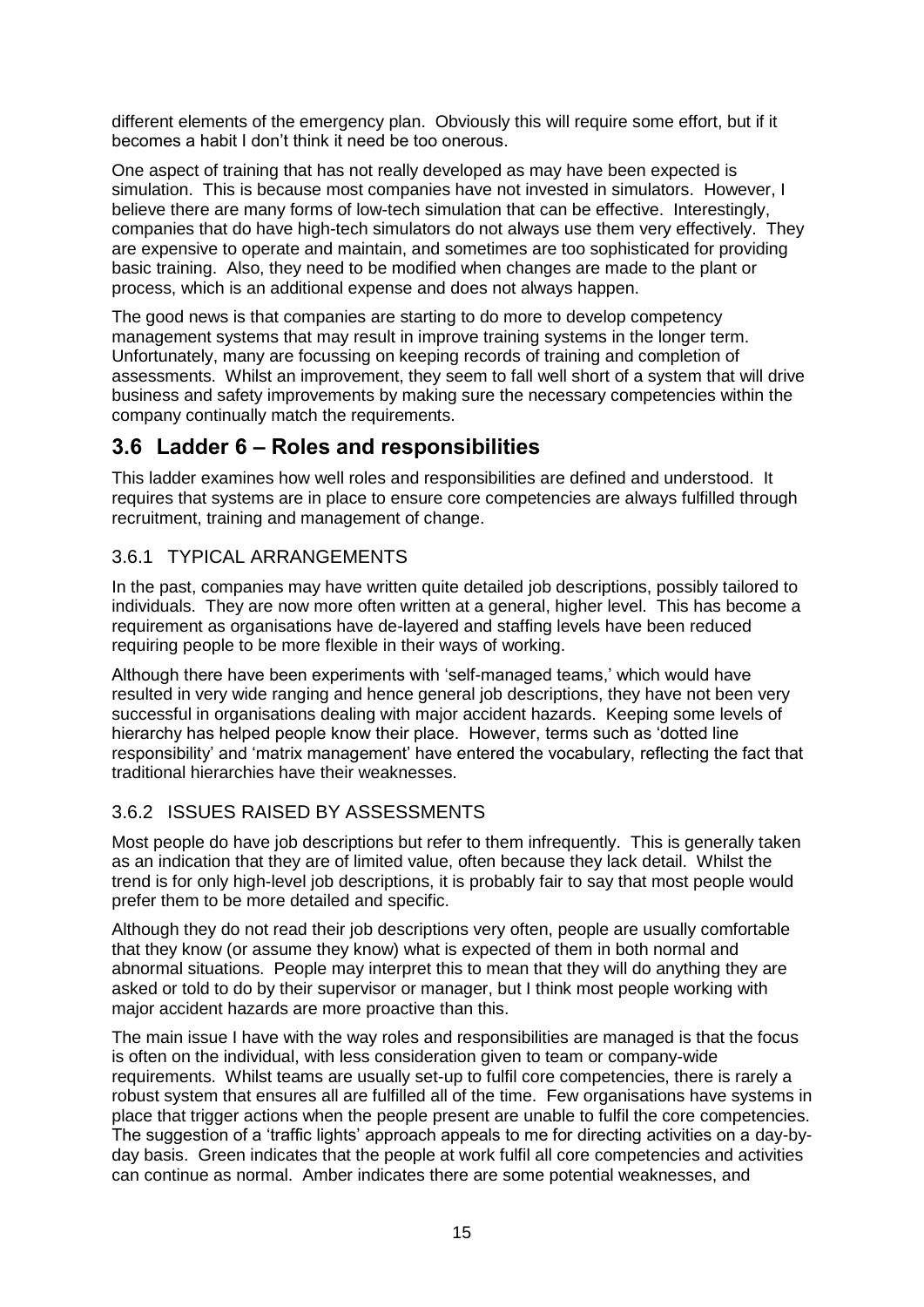activities should be restricted. Red indicates major weaknesses and the process should be put into its safest state until other people can be brought in to fulfil the core competencies.

## **3.7 Willingness to initiate recovery actions**

Even when they manage their risks well, companies dealing with major accident hazards have to be prepared to respond to unplanned events. If actions are delayed the consequences can be serious. The problem is that the response usually involves stopping the process, which clearly has implications for production and profit. Also, there can be risks associated with responses such as 'crash' shutdowns, and so initiating such actions cannot be taken lightly.

## 3.7.1 TYPICAL ARRANGEMENTS

The normal response to any major event that may result in loss of control is to shutdown plant. The ways of doing this depend on the nature of the process. Some can be shutdown quite quickly and easily; and restarted with minimal disruption. Others cannot.

#### 3.7.2 ISSUES RAISED BY ASSESSMENTS

I am happy to say that, in my experience, most operating teams are happy to initiate whatever response they feel appropriate if there is a reason to do so. In some companies the operators may prefer to receive approval from their Supervisor or equivalent if they can, but would rarely delay action if they could not make immediate contact.

Whilst I believe there is the willingness to initiate the appropriate actions as required, companies do not always prepare their operating teams to make such decisions. Diagnosis skills are rarely taught or assessed. Emergency exercises are often not as effective as they should be and there is rarely any form of useful procedural support such as diagnosis or decision aids. Therefore, the only time it is determined whether an operator is able to make the decisions is when they need to do it for real. This clearly adds to the stress caused by the situation and will inevitably lead to errors.

The perception that an operator may be reprimanded for shutting down a plant in a situation where it was subsequently deemed unnecessary is fairly widespread. This can be because it is felt managers are more interested in production than safety, based on what they say on a day to day basis. I have to say I very rarely hear of any situations where an operator has actually been reprimanded for such an error of judgement, although the perception persists.

One issue that is a little surprising, on the face of it at least, is that there is not a consensus on when it is appropriate to automate shutdown initiation or to leave it to the operators' discretion. It introduces the possibility of a number of operator errors that can result in delay or the wrong response. Also, it can lead to the accusation that management are worried about the cost of spurious initiation. Having looked at this issue on a number of occasions I am satisfied that in many cases the number of variables required to be considered when deciding what course of action to follow is so great it is better to leave it to people. Automated systems are not yet sophisticated enough to take account of what is happening on the plant, the location of personnel, weather conditions, availability of resources etc.

# **3.8 Ladder 8 – Management of procedures**

Although the dictionary definition of 'procedure' indicates that it refers to a method of performing a task, for most companies a procedure is a written document. Other terms such as 'instruction' and 'operating practice' may be used, but they usually perform essentially the same purpose.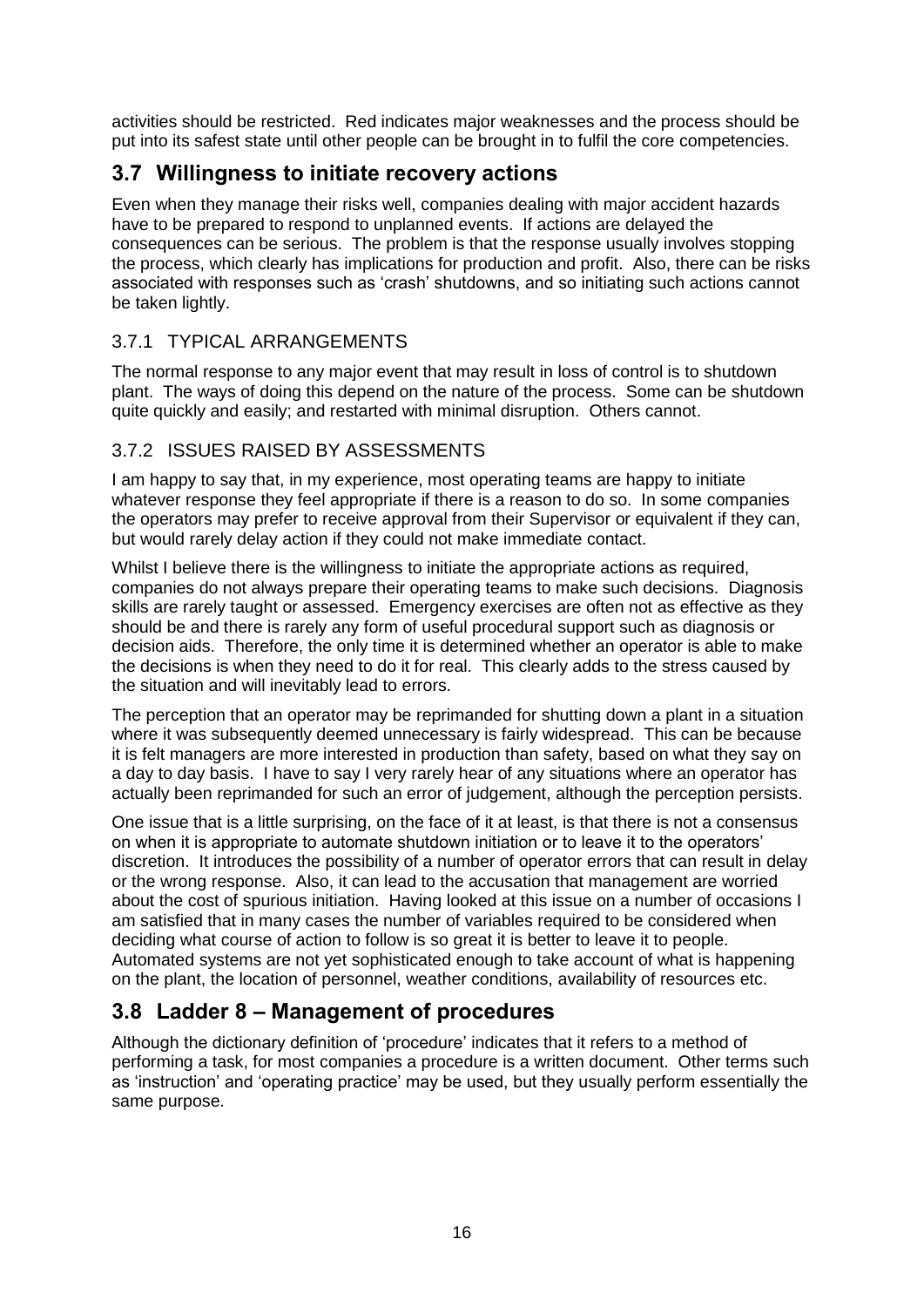## 3.8.1 TYPICAL ARRANGEMENTS

I can safely say that every company I have ever worked at has had some procedures. They tend to fall into different categories including:

- Operations and maintenance;
- Safe systems of work;
- Safety, environmental and quality management system;
- Emergency:
- Business administration.

#### 3.8.2 ISSUES RAISED BY ASSESSMENTS

Whilst every company may have procedures, most have problems with them. In my opinion, the root of these problems has been a misguided attempt to generate written procedures in the same format for every activity carried out. The result is a bureaucratic nightmare where the effort spent on managing the system outweighs the benefits. The procedures do not fulfil the users' requirements and means people will often perform highly critical tasks, where the potential consequences of human error can be significant, with nothing in place to define the correct method or to assist them in adhering to the safe method. I would go as far to say that the problems are so fundamental that there is no point in listing here the many issues I have observed when carrying out staffing assessments!

## **3.9 Ladder 9 – Management of change**

Experience has shown that failing to manage change can have significant consequences. The main concerns being that the changed system may not be as safe as it was before or that risks may arise during transition from current to new arrangements.

## 3.9.1 TYPICAL ARRANGEMENTS

Every company I have worked with that deals with major accident hazards has had some form of management of change procedure. They typically include a form where the details of change, potential risks, methods of control and formal review and approval are documented. It is recognised that changes to premises, plant, process, substances, procedures and people or organisation need to be managed.

## 3.9.2 ISSUES RAISED BY ASSESSMENTS

Whilst most companies have had procedures in place to manage change for some time, the application to people and organisation is relatively new to most. I have seen very few examples of documents that demonstrate a human or organisation change has been fully assessed and implemented in a controlled manner.

Human and organisation factors can be affected by all types of change (e.g. changes to plant, process, procedures). Whilst most companies do recognise that factors such as roles and responsibilities, training and competence, and procedures should be considered, evidence suggests that these are often seen as being of secondary importance. This probably reflects that most changes are led by engineers, who are less comfortable dealing with human and organisational factors.

There are quite a few weaknesses in the way companies manage all types of change. There is usually an expectation that every planned change will be successful, and so little thought is given to what could go wrong and the need for a contingency. The focus is on how the changed system will function, and so transition phases are not always identified or considered. And, although nearly every management of change procedure includes a requirement for reviews to take place after changes have been implemented; these happen only very rarely.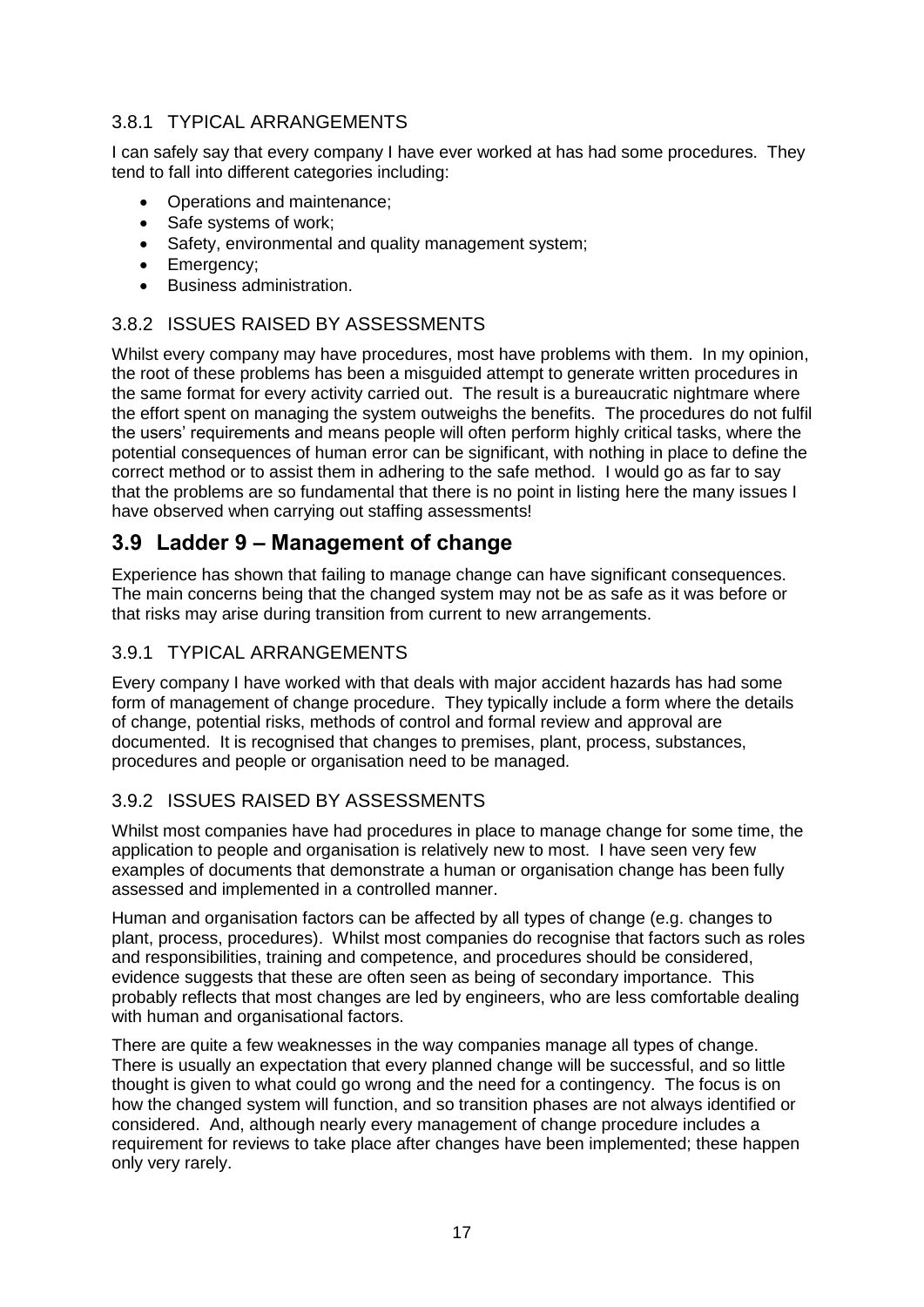# **3.10Ladder 10 – Continuous improvement of safety**

It is unlikely that we will ever get to stage where we will decide safety is 'good enough.' This is especially the case where the hazards are significant and systems are complex. Even if an organisation were to achieve great performance, the challenge would be to do this in a more efficient manner. Therefore, managing safety in a way that results in continual improvement is an essential aim.

#### 3.10.1 TYPICAL ARRANGEMENTS

Every company I have worked with that deals with major accident hazards has had some form of accident reporting and investigation system. Most carry out audits and genuinely want to learn about events so that they prevent them recurring.

#### 3.10.2 ISSUES RAISED BY ASSESSMENTS

I am satisfied that if an incident occurs where there is a tangible consequence, it will be reported and direct causes would be identified. I am less satisfied that root causes are identified, especially with regard to human and organisational factors. Also, I am not convinced that companies have been very successful at developing systems for reporting and investigating near misses. Overall, the level of effort put into analysing incidents is usually determined by the actual consequences experienced rather than the potential, which can mean learning about low frequency, major accident scenarios is relatively poor.

Many companies only expect to learn from their own experiences. Even if part of a large group, sharing information between sites or divisions can be poor. There are some organisations operating in the UK that provide a good opportunity for companies to learn from others either in their locality or industrial sector. These seem to work well at an informal level but there does not seem to be an appetite for companies to recognise this as a formal part of managing safety.

I am often surprised that companies do not take the time to read published accident reports properly. They may read the executive summary or press reports. But there seems to be a perception that there is not much to be learnt because the company involved may have been working in a different sector or country, or that the hazards, plant and systems used were different. I think part of the reason is that people focus on the direct causes and do not look at the fundamental root causes, particularly related to human and organisational factors that can usually be applied very widely.

## **3.11Ladder 11 – Management of safety**

The requirements for safety management systems are clearly laid out in various documents including HSE guidance document HSG65 and the health and safety Standard 18001. The general starting point is a defined policy. An organisation and set of procedures are required to implement the policy. It is then necessary to monitor and audit the effectiveness of the system. Human and organisational factors should be an integral part of the system if they are going to be managed effectively.

## 3.11.1 TYPICAL ARRANGEMENTS

Every company I have worked with that deals with major accident hazards has had a health and safety management system. They are usually compliant with guidance and standards. Some are integrated with quality and/or environmental systems; whilst many are standalone.

#### 3.11.2 ISSUES RAISED BY ASSESSMENTS

On the face of it there are rarely concerns with safety management systems. However, as with many things the issues are not with what is documented but how it is implemented in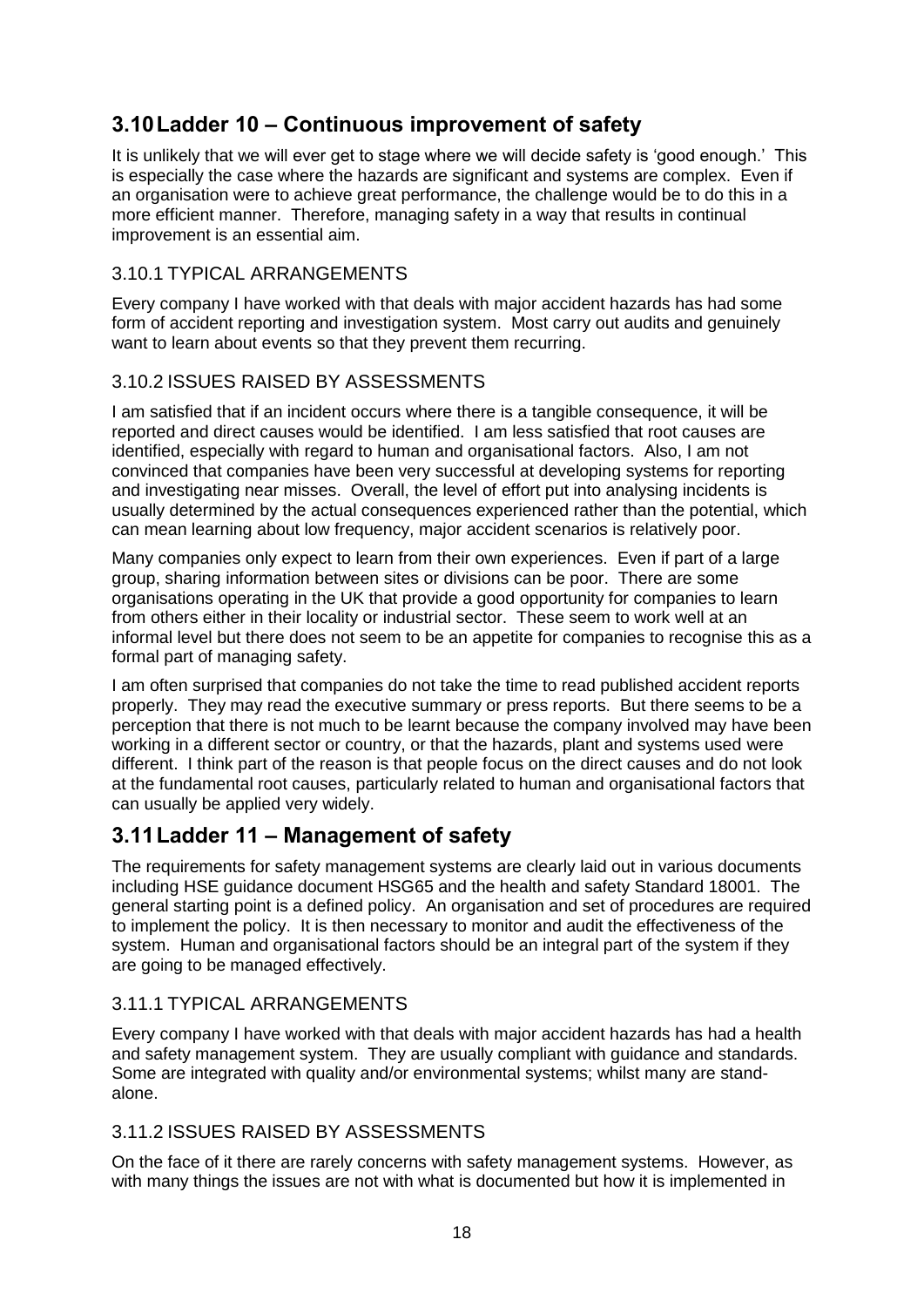practice. One of the main concerns is that companies are good at reacting but relatively poor at being proactive. Recent emphasis on the identification of 'leading indicators' of safety performance may help, but this is a new concept for most companies and there is some way to go before it is properly established.

There can be some concerns that safety management systems 'belong' to managers. Shift workers, in particular, feel they have minimal active involvement because they find it difficult to attend meetings or take place in audits. This perception is often reinforced because employees feel they do not get much feedback regarding the issues they raise and the results of audits and incident investigations.

## **3.12Ladder 12 – Automated plant and/or equipment**

The degree of automation used by companies has steadily increased as new technology has been introduced. This has had many benefits including improved performance and reliability; and it has relieved people of boring, unpleasant and potentially hazards tasks. However, automation can have negative effects on human factors and so its use needs to be managed.

This ladder was not included in the original methodology. It was added by the EI report.

## 3.12.1 TYPICAL ARRANGEMENTS

There are many different ways that automation is used in practice. It ranges from simple control loops maintaining parameters at a defined set point through multi-variant optimisation and complex sequential mode changes (e.g. plant start-up). It is used for normal operations and in response to emergency situations (e.g. automated plant shutdown or depressurisation).

## 3.12.2 ISSUES RAISED BY ASSESSMENTS

It appears to me that most people assume that all automation is beneficial and the aim should always be to use it as much as possible. But it is very rare for any objective assessments to be made after automation has been implemented to confirm the expected benefits have been realised or to identify any negative impacts. Consideration of human and organisational factors is usually limited to the provision of training, but this often just tells people how the automation works rather than explaining how they are supposed to use it.

It is fairly common to find that automated systems are not used in practice, often because people do not understand what it is supposed to do or perceive it makes their job more difficult. People can be particularly reluctant to touch an automated system so that if it is on when they start their shift they will leave it on, but it if it is off they will not switch it on.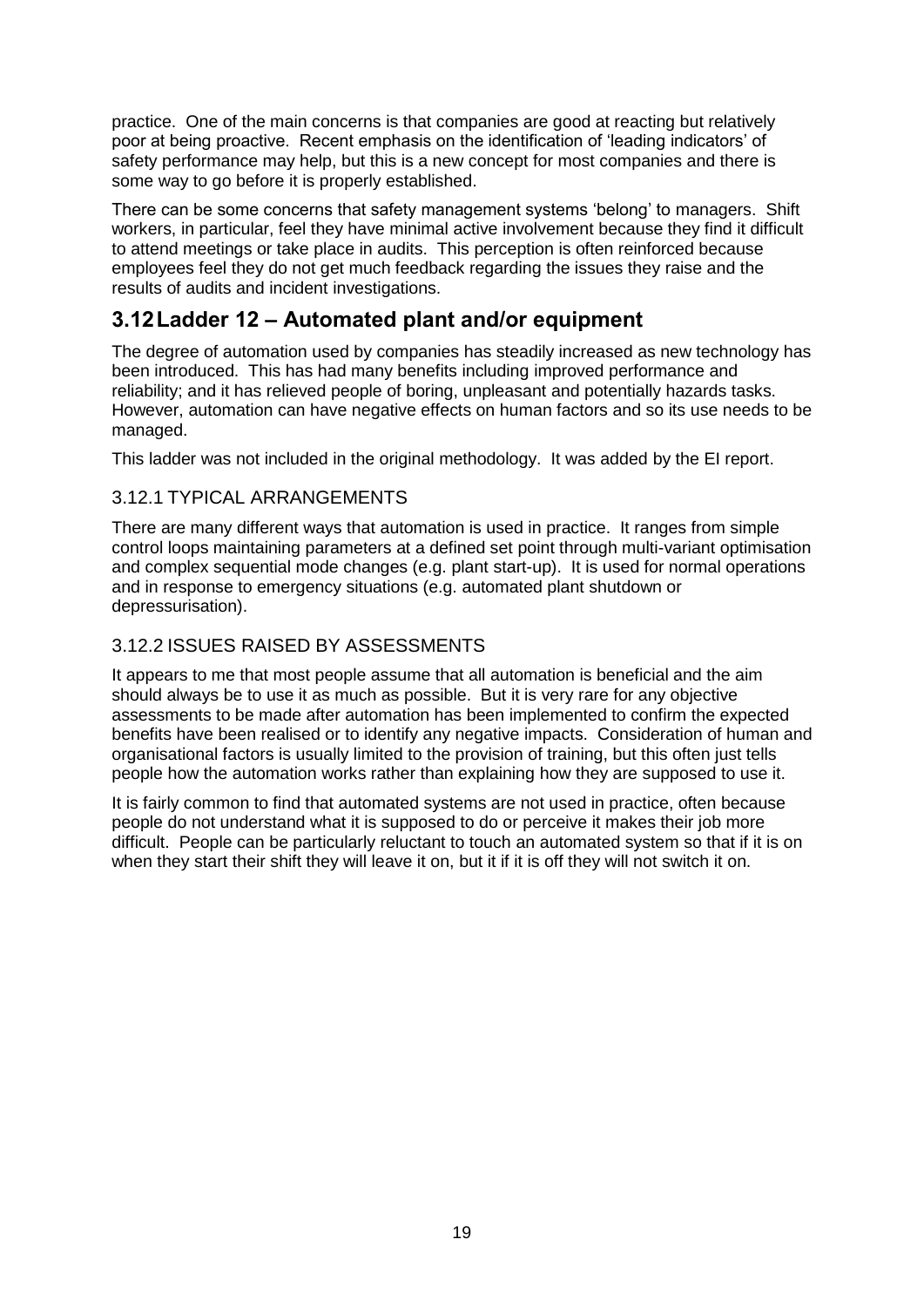# **4 CURRENT BEST PRACTICE**

I think it is reasonable to assume that what was considered to be best practice in 1999 is now out of date. I believe the concept of High Reliability Organisations, that has developed over the last decade, gives us a good reference point for what may be considered as best practice now. The table below summarises how a new top rung could be developed for each ladder

| <b>Ladder Topic</b>                         | Defining best practice based on high reliability organisations                                                                                                                                                                                                                                                                                                                                                                                                                                                                                                                                                                                                                                                                                                                                                                                        |
|---------------------------------------------|-------------------------------------------------------------------------------------------------------------------------------------------------------------------------------------------------------------------------------------------------------------------------------------------------------------------------------------------------------------------------------------------------------------------------------------------------------------------------------------------------------------------------------------------------------------------------------------------------------------------------------------------------------------------------------------------------------------------------------------------------------------------------------------------------------------------------------------------------------|
| Situational<br>awareness                    | A key feature of high reliability organisations is that they never believe that they have<br>good situational awareness. They spend more time collecting and analysing data than<br>other organisations, looking for indications that things may not be as they should be and<br>that this is an indication that something could go wrong. As a result they are better at<br>avoiding problems, and spend less time responding to them.                                                                                                                                                                                                                                                                                                                                                                                                               |
| Teamworking                                 | Teams within high reliability organisations adapt to suit the situation. When things are<br>normal and under control, teams and individuals work flexibly so that priority actions are<br>performed in the most efficient manner. People rotate through roles so that they do not<br>stagnate. When demands increase the focus changes to making sure the right person is<br>in the right place, with their position within the organisation becoming less important. But<br>in an emergency it is recognised that pre-defined team structures provide resilience, and<br>systems are in place to make sure people have an in-depth knowledge of what they<br>need to do.                                                                                                                                                                             |
| Alertness and fatigue                       | I doubt high reliability organisations have significantly different arrangements to manage<br>the risks of fatigue. However, they are probably more inclined to accept that fatigue is<br>inevitable, and to have a culture where this is recognised and dealt with effectively with<br>minimal fuss. For example, I would expect a high reliability organisation would rather<br>someone took a 'power nap' at work if they felt they needed to, whereas most<br>companies seem to take a pretty dim view of this practice.                                                                                                                                                                                                                                                                                                                          |
| Employee health                             | I would not expect a high reliability organisation to have systems for managing fitness for<br>work that are significantly different to any other company. However, I would expect this<br>issue would be perceived as a higher priority. They would acknowledge the risks of<br>people being at work below their best, and do what they can to minimise the likelihood of<br>this happening. The main difference with a high reliability organisation may be that it<br>could implement arrangements that in other organisations may be perceived as being<br>beyond the scope of the employee/employer relationship (e.g. non-work related health<br>issues). Instead of being seen as delving into people's private lives, it would be<br>perceived as a sign that the employer is genuinely concerned about its employees'<br>health and fitness. |
| Training and<br>development                 | High reliability organisations are known to train their employees far more than others.<br>They recognise that the ability to handle all situations that can occur requires an in-depth<br>knowledge of how the system works and the skills to handle unpredictability. Also, they<br>rotate people through roles so that they do not become stale or complacent, which<br>means they need continual training. Anything learnt from an incident, near miss or other<br>event is used to update training. They value expertise, deferring to the person who has<br>the knowledge or skill required at any particular time, no matter what their grade or<br>position in the organisation.                                                                                                                                                              |
| Roles and<br>responsibilities               | Roles in high reliability organisations tend to adapt dynamically so that the right people<br>are always in place to address the priority issues at any time. There is a high degree of<br>trust that people will do what needs to be done; but they are also supported so that they<br>can work effectively.                                                                                                                                                                                                                                                                                                                                                                                                                                                                                                                                         |
| Willingness to initiate<br>recovery actions | Although high reliability organisations put a lot of effort into prevention, they still expect<br>things to go wrong. Other organisations seem to be more satisfied that they can prevent<br>events and see emergencies as being so rare that there is little they can do to prepare<br>for them. This is a fundamental, cultural difference that significantly affects resilience.                                                                                                                                                                                                                                                                                                                                                                                                                                                                   |